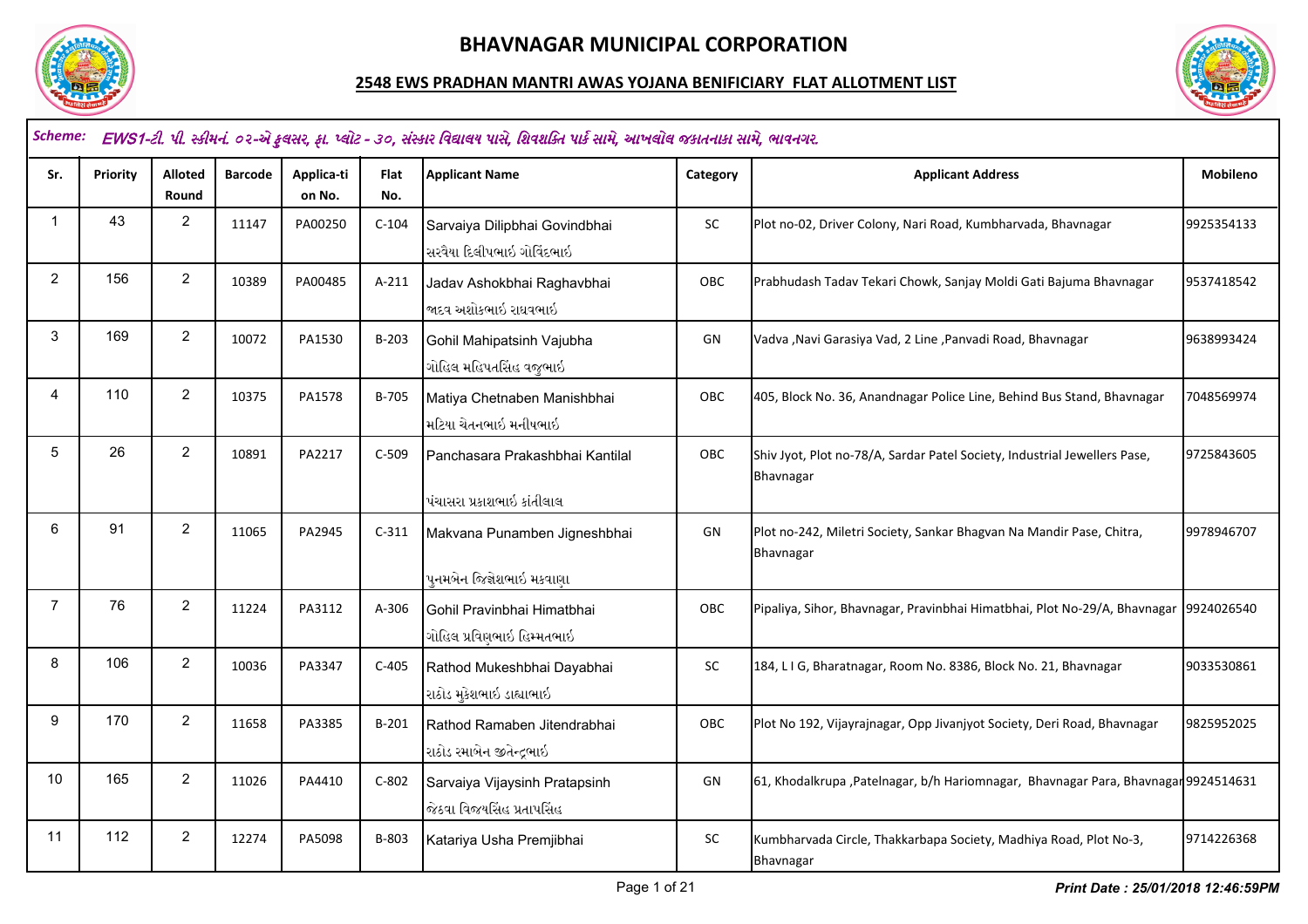

# **BHAVNAGAR MUNICIPAL CORPORATION**

# **2548 EWS PRADHAN MANTRI AWAS YOJANA BENIFICIARY FLAT ALLOTMENT LIST**



#### *Scheme:*  EWS1-ટી. પી. સ્કીમનં. ૦૨-એ ફુલસર, ફા. પ્લોટ - ૩૦, સંસ્કાર વિદ્યાલય પાસે, શિવશક્તિ પાર્ક સામે, આખલોલ જકાતનાકા સામે, ભાવનગર.

| Sr.               | Priority | Alloted | Barcode | Applica-ti | Flat  | Applicant Name                | Category | <b>Applicant Address</b>                                  | Mobileno   |
|-------------------|----------|---------|---------|------------|-------|-------------------------------|----------|-----------------------------------------------------------|------------|
|                   |          | Round   |         | on No.     | No.   |                               |          |                                                           |            |
|                   |          |         |         |            |       | ∣કાતરિયા ઉષા પ્રેમજીભાઇ       |          |                                                           |            |
| $12 \overline{ }$ | 63       | ົ<br>∼  | 12759   | PA6634     | A-804 | Trivedi Shobhanaben Anilkumar | GN       | Kharakuva Chowk Bhat No Dhal Shihor                       | 9978413960 |
|                   |          |         |         |            |       | ત્રિવેદી શોભનાબેન અનિલકમાર_   |          |                                                           |            |
| 13                | 149      | ◠       | 12787   | PA6740     | B-807 | Jadav Hanshaben Prakashbhai   | SC       | Uttar Krushannagar, Vankarvas, Dr.Abedkar Road, Bhavnagar | 9427162099 |
|                   |          |         |         |            |       | ∣જાદવ હંસાબેન પ્રકાશભાઈ       |          |                                                           |            |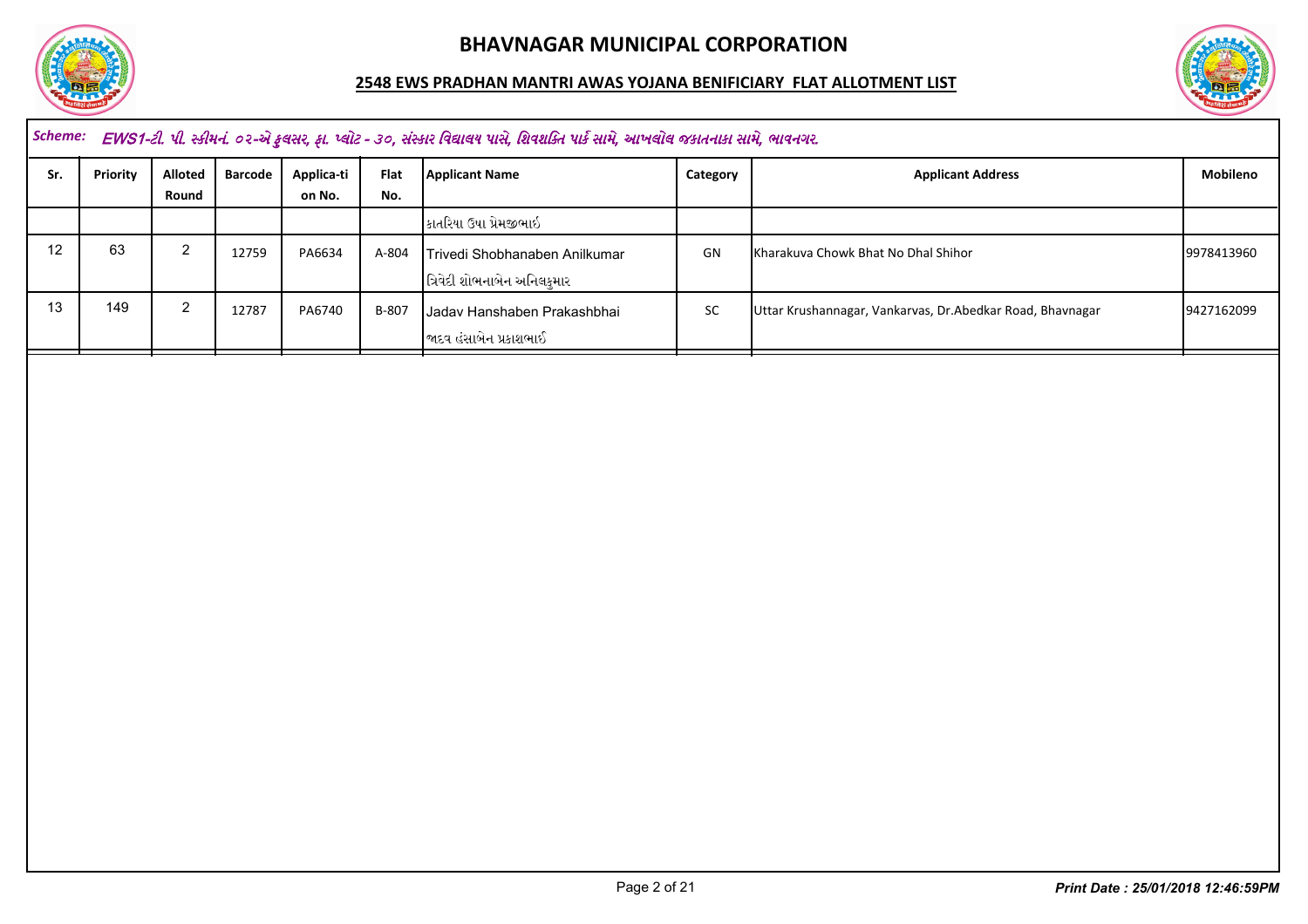



#### Barcode | Applica-ti | Flat |Applicant Name Category | Applicant Address Mobileno **No. Applica-ti on No.** *Scheme:*  **Sr.** EWS2-ટી. પી. સ્કીમનં. ૦૩ રૂવા, ફા.પ્લોટ - ૯૮, ઘોઘારોડ, સાગર પાર્કની પાછળ, ફાતિમા કોન્વેન્ટની બાજુમાં, ભાવનગર. **Alloted Round Priority** 12446 E2OA000 0010 1 24 24 26 20000 C-101 Gohil Jayantibhai Manjibhai DBC At-Koliyak, Opp Koli Gnati Vadi, Bhagvati Katleri Store, Ta.Dist-Bhavnagar 9825610662 ગોહિલ જયંતીભાઇ મનજીભાઇ 2 | 152 | 2 | 10344 | PA1169 | B-405 | Vaghela Nitinbhai Maheshbhai | OBC | 143/B, Shramajivi Society, Khedutvas, Bhavnagar | 9879822290 .<br>વઘેલા નિતીનભાઇ મહેશભાઇ 3 176 | 2 | 10282 | PA1950 | D-202 | Shah Alpesh Kanakchandra | GN | Block No I- 1, Laxmi Appartment, Sardarnagar Road, Bhavnagar | 9879646476 શાહ અલ્પેશ કનકચંદ્ર 11977 PA4563 E-407 Pandya Bharatbhai GN Bhanushankarbhai 4 9 | 2 | 11977 | PA4563 | E-407 | Pandya Bharatbhai | GN | Block No-2573, Gayatrinagar, Near Ghogha Jakatnaka, Bhavnagar | 9879790165 પંડ્યા ભરતભાઇ ભાનુશંકરભાઇ 11816 PA4797 C-503 Makwana Sanjaybhai OBC Bharatbhai 5 87 2 11816 PA4797 C-503 Makwana Saniavbhai 6 0BC Navapara, Akvada, Ta- Bhavnagar, Dist-Bhavnagar 9016948950 મકવાણા સંજયભાઇ ભરતભાઇ 6 | 39 | 2 | 11859 | PA4916 | A-406 | Chavan Jaydev Hareshkumar | GN | Radha Mandir Pase, Plot No-4, Vaghavadi Road, Bharvadna Makanni | 9714846016 Bajuma, Bhavnagar ચવણ જયદેવ હરેશકુમાર 7 | 2 | 2 | 12778 | PA5954 | B-203 Acharay Ashokbhai Bharatbhai | GN | Plot No 158, Haridharshan Society, Sitaram Hospital Pachhad, Ghogha | 9428620028 Road, Bhavnagar આચાર્ય અશોકભાઈ ભરતભાઈ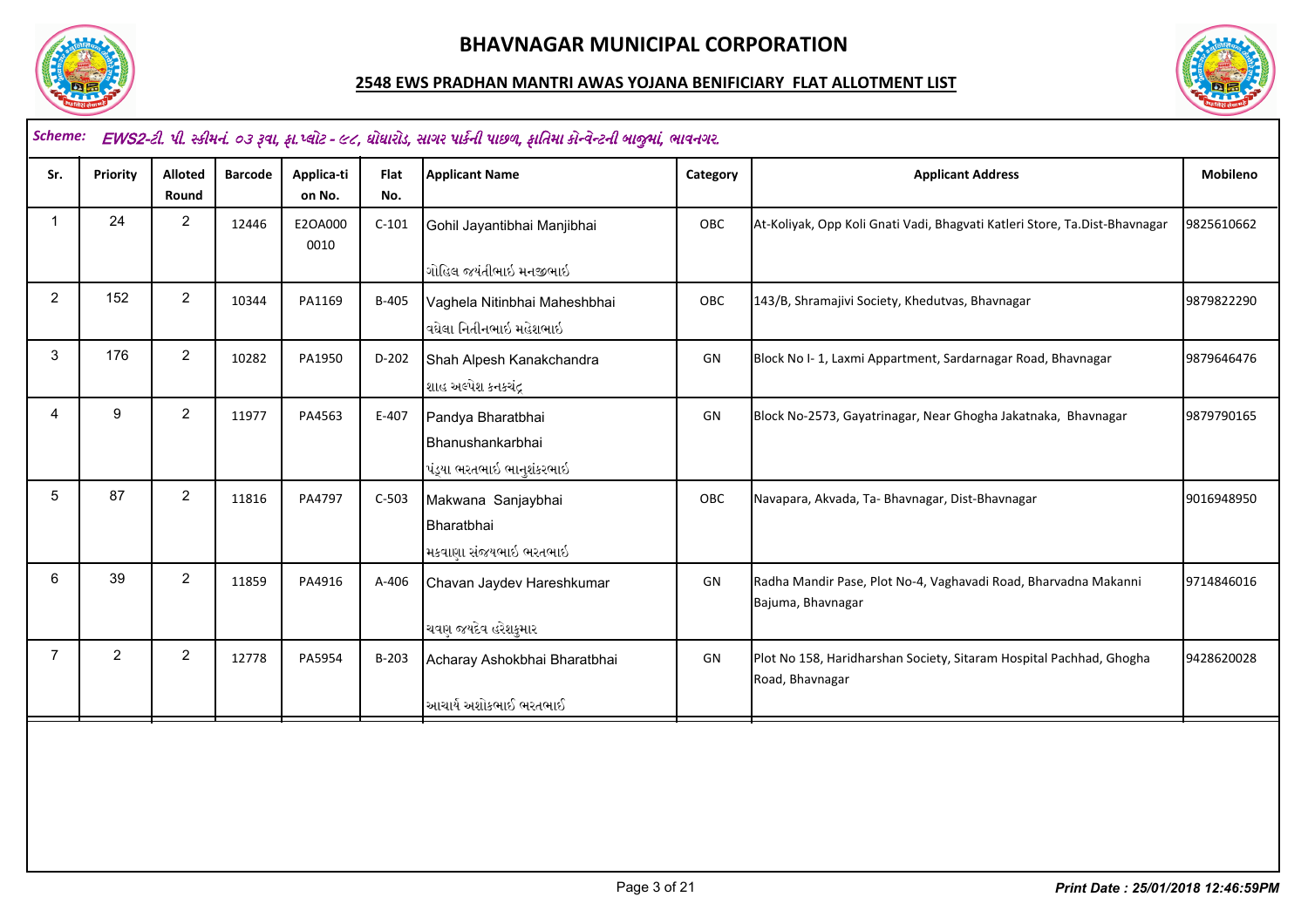



#### *Scheme:*  EWS3-ટી. પી. સ્કીમનં. ૦૩, રૂવા, ફા. પ્લોટ-૧૦૪, સીતારામ નગર, લીલાઉડાન સામે, ૧૫૦ ફૂટ રીંગરોડ, એરોડ્રામ રોડ, ભાવનગર.

| Sr. | Priority | Alloted<br>Round | <b>Barcode</b> | Applica-ti<br>on No. | <b>Flat</b><br>No. | <b>Applicant Name</b>                                        | Category   | <b>Applicant Address</b>                                                                                 | <b>Mobileno</b> |
|-----|----------|------------------|----------------|----------------------|--------------------|--------------------------------------------------------------|------------|----------------------------------------------------------------------------------------------------------|-----------------|
|     | 67       | $\overline{2}$   | 12438          | E2OA000<br>0002      | $B-205$            | Rathod Vipulkumar Vamanbhai<br>રાઠોડ વિપુલકુમાર વામનભાઇ      | <b>OBC</b> | Shop No-8, Devnad Complex, Opp. Bajrangdas Bapa Hospital, Panvadi,<br>Bhavnagar.                         | 9328079338      |
| 2   | 134      | $\overline{2}$   | 10341          | PA00114              | B-402              | Padiya Bakulesh Mansukhlal<br>પડિયા બકુલેશ મહસુખલાલ          | GN         | Block No. 15/178, Jalaram Soceity, Anandnagar Bhavnagar                                                  | 9376737475      |
| 3   | 77       | $\overline{2}$   | 10068          | PA2787               | B-306              | Gohel Amit Rameshbhai<br>ગોહેલ અમિત રમેશભાઇ                  | <b>OBC</b> | No. 426-2, Bhavsar Sheri, Vadva Padar Devki, Bhavnagar                                                   | 9898235650      |
| 4   | 13       | 2                | 11362          | PA3575               | $B-101$            | Sanchaniya Linaben Bharatbhai<br>સચાણિયા લીનાબેન ભરતભાઇ      | <b>OBC</b> | Subhashnagar, Rajput Vado, Shitadamani Deri Pase, Mafatnagar, Bhavnagar 9173634112                       |                 |
| 5   | 140      | 2                | 11321          | PA4232               | $C-402$            | Katkiya Chetanbhai Dhanjibhai<br>કટકિયા ચેતનભાઇ ધનજીભાઇ      | <b>OBC</b> | Block 9, Varahi Society, Derasar Valo Khancho, B/H Gayatri Nagar, Ghogha (9328979602)<br>Road, Bhavnagar |                 |
| 6   | 130      | $\overline{2}$   | 12006          | PA4561               | A-204              | Parasvani Gopesh Mohanlal<br>પારસવાણી ગોપેશ મોહનલાલ          | GN         | Rasala Camp, Sant Kavarram Hall Ni Baju Ma, Bhavnagar                                                    | 9601590479      |
| 7   | 153      | 2                | 12555          | PA4702               | B-305              | Dodiya Pradipbhai Pratapbhai<br>ડોડીયા પ્રદીપભાઈ પ્રતાપભાઈ   | GN         | 354/A, Shiv Smruti Nivas, Bijal Rani Ni Chal, Borigate, Dipak Chowk,<br>Bhavnagar                        | 9898544326      |
| 8   | 115      | 2                | 12713          | PA6600               | $C-507$            | Ajmeri Firozbhai Adambhai<br>અજમેરી કિરોઝભાઈ આદમભાઈ          | OBC        | Vadva Padar Devki, Kumbhar Sheri, Manibhuvan Chowk, Bhavnagar                                            | 9924525463      |
| 9   | 86       | $\overline{2}$   | 13012          | PA7045               | $C-107$            | Siddhpura Rajubhai Vallabhbhai<br>સિધ્ધપુરા રાજુભાઇ વલ્લભભાઇ | OBC        | Vadva Talavadi, Shivaji Chowk, Rathod Nivas, Bhavnagar                                                   | 9427511599      |
|     |          |                  |                |                      |                    |                                                              |            |                                                                                                          |                 |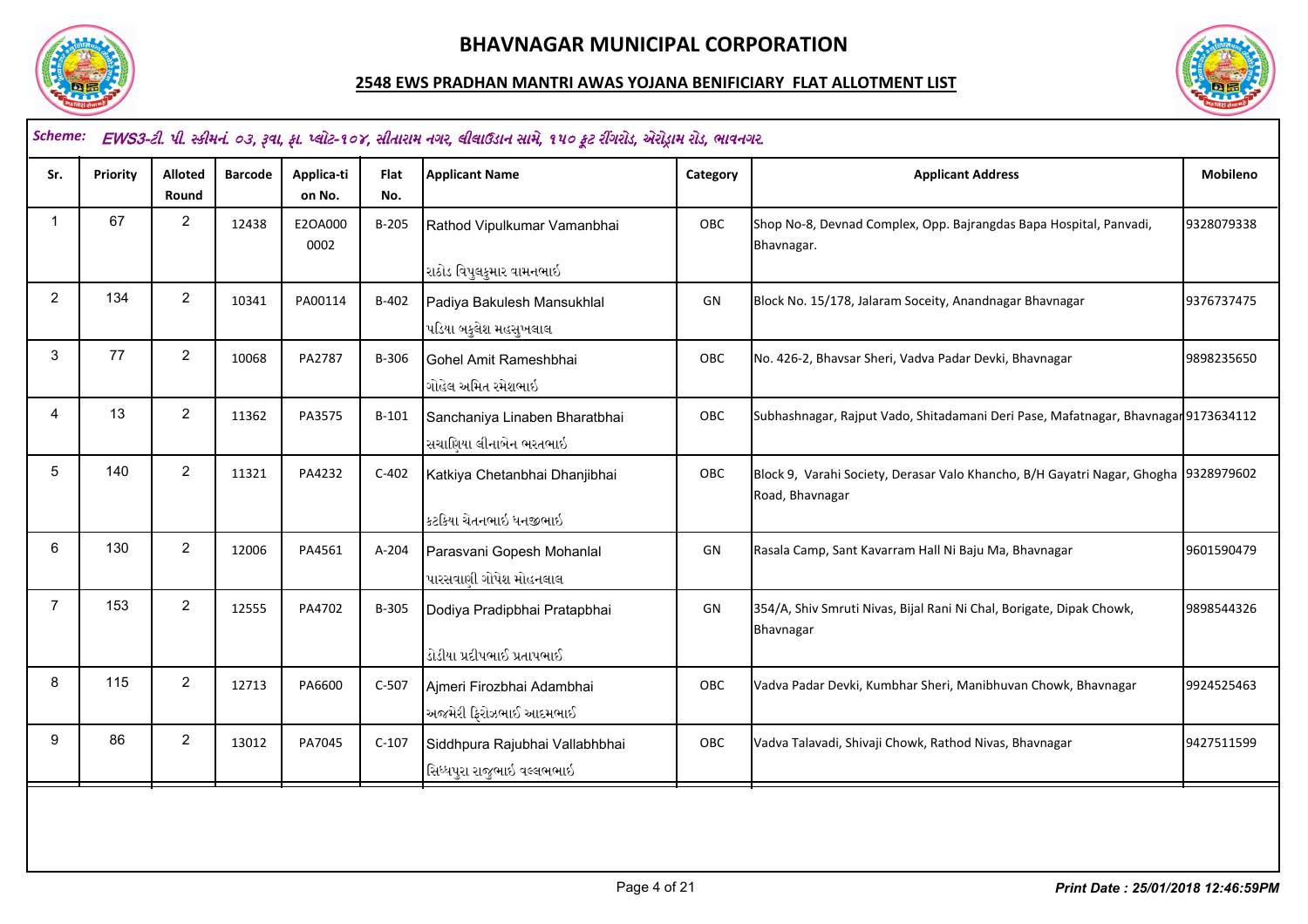

*Scheme:* 

#### **2548 EWS PRADHAN MANTRI AWAS YOJANA BENIFICIARY FLAT ALLOTMENT LIST**



#### Barcode | Applica-ti | Flat |Applicant Name Category | Applicant Address Mobileno **No. Applica-ti on No. Sr.** EWS4-ટી. પી. સ્કીમનં. ૦૮ રૂવા, ફા. પ્લોટ-૨૮, સુમન ટાઉનશીપ સામે, હમીરજી પાર્ક સામે, સુભાષનગર, ભાવનગર. **Alloted Round Priority** 12449 E2OA000 0013 1 | 11 | 2 | 12449 | E2OA000 | F-707 | Solanki Mehulbhai Valjibhai | SC | Behind Taluka Panchayat, Siddharth Society, Sihor, Bhavnagar | 9016092530 સોલંકી મેહુલભાઈ વાલજીભાઇ 12484 E2OA000 0048 2 81 2 12484 E20A000 M-803 Khasiya Muktaben Gunvantray OBC Songadh, Sarswat Society, Ta-Sihor, Dist-Bhavnagar 9408969347 ખાસિયા મુક્તાબેન ગુણવંતરાય 10393 | PA00020 | C-206 | Budheliya Jitendrakumar | OBC Lallubhai 3 161 2 10393 PA00020 C-206 Budheliya Jitendrakumar 1 OBC Plot No-680, Klyannivas, Krushnkumar Sinhii Road, Bhavnagar 9898512588 બુધેલિયા જિતેન્દ્રકુમાર લલ્લુભાઇ 4 | 172 | 2 | 11160 | PA00075 | C-203 | Gohil Kantaben Dhavalbhai New SC | Plot no. 12/C-2, Javahar Colony, Bordi Gate, Bhavnagar | 9979538182 ગોહિલ કાંતાબેન ધવલભાઇ 10926 | PA00079 | N-408 | Chauhan Vandanaben | OBC Parshottambhai 5 21 21 2 10926 PA00079 N-408 Chauhan Vandanaben 1989 Vadava, Panvadi Road, Sanskar Hall Ni Same, Aanand no Delo, Bhavnagar 9898003702 ચૌહાણ વંદનાબેન પરશોત્તમભાઇ 10180 PA00190 A-403 Chauhan Dharmisthaben GN Rameshbhai 6 44 2 10180 RAOO190 A-403 Chauhan Dharmisthaben 8 | GN High Court, Saurashtra Samachar ni Bajuma , Motu Fadiyu, Bhavnagar 7041747297 ચૌહાણ ધર્મિષ્ઠાબેન રમેશભાઇ 7 | 10 | 2 | 11893 | PA00239 | L-806 | Hadvadiya Kirtibhai Zaverbhai | GN | Shyam Sundar, Co Op Society, Wing-E, Block No-11, T v Kendra Same, | 9737741773 Ghogha Circle, Bhavnagar હડવાડિયા કિર્તીભાઈ ઝવેરભાઈ 8 3 2 10833 PA00398 P-508 Gohil Vijaysinh Laghubha GN At- Vavdi, Ta- Ghogha, Vaya- Tanasa, Dist- Bhavnagar 9427873520 ગોહિલ વિજયસિંહ લધુભા 9 | 126 | 2 | 10347 | PA00477 | N-103 | Patel Sunil Yashvantrai Musical GN | 5-98, Anandnagar, Juna Tran Maliya, Anandnagar, Juna Tranmaliya, | 9924276902 Bhavnagar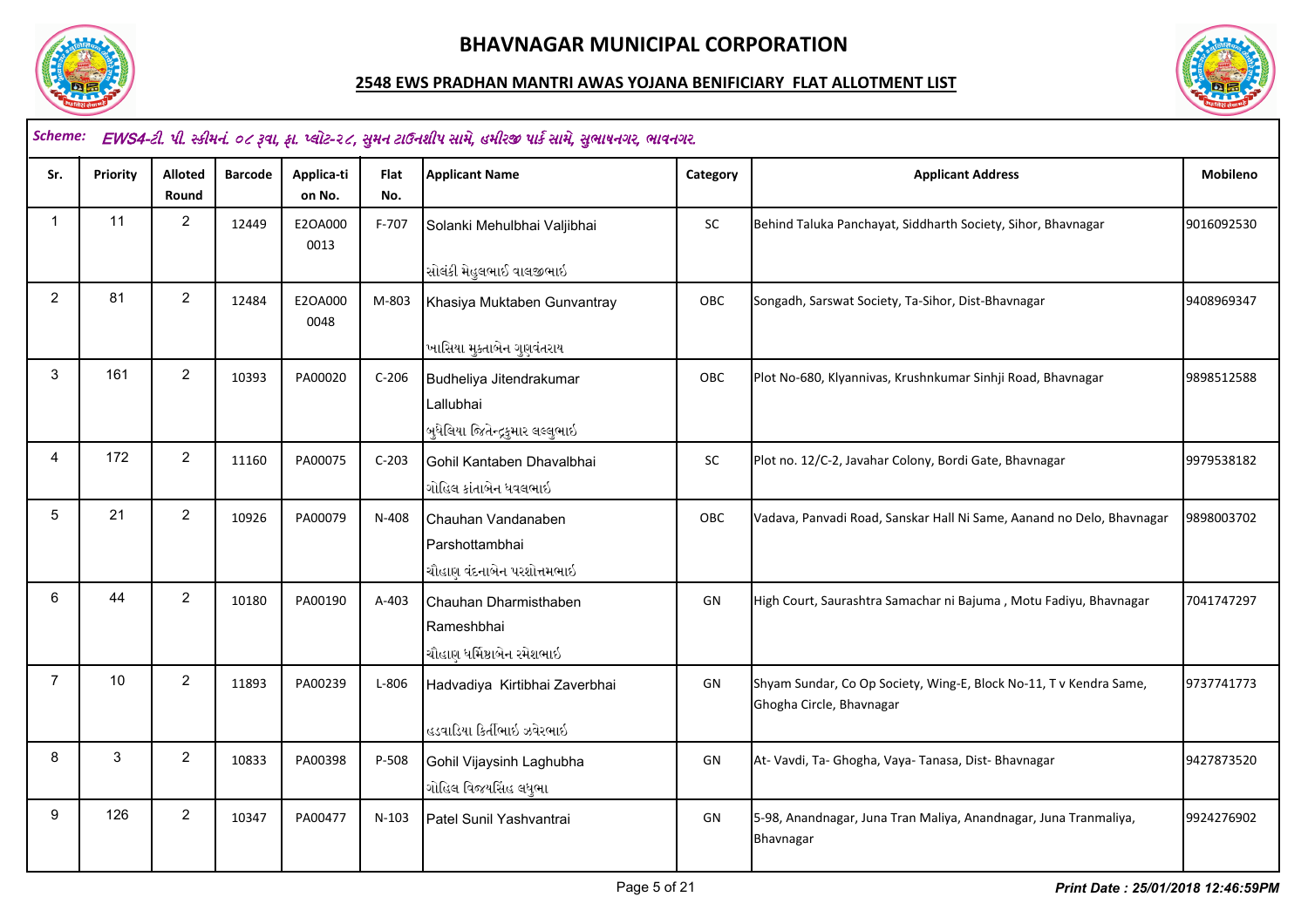



#### **Barcode** | Applica-ti | Flat | Applicant Name | Category | Category | Applicant Address | Mobileno **No. Applica-ti on No.** *Scheme:*  **Sr.** EWS4-ટી. પી. સ્કીમનં. ૦૮ રૂવા, ફા. પ્લોટ-૨૮, સુમન ટાઉનશીપ સામે, હમીરજી પાર્ક સામે, સુભાષનગર, ભાવનગર. **Alloted Round Priority** પટેલ સનિલ યશવંતરાય 10 95 2 10380 PA00655 G-604 Trivedi Asmitaben Kiritkumar GN New Aairodram Road, Ruvagam, Ta-Dist- Bhavnagar 9913331425 ત્રિવેદી અસ્મિતાબેન કીરીટકુમાર 10451 PA00903 E-405 Chauhan Baneshsinh OBC Bhagvanjibhai 11 | 103 | 2 | 10451 | PA00903 | E-405 | Chauhan Baneshsinh OBC | 106, Hadanagar, Sarvoday Society, Bhavnagar | 9925292211 |ચૌહાણ બનેસિંહ ભગવાનજીભાઇ 10327 PA1108 G-603 Shaikh Mahebubbhai OBC Mahamadbhai 12 72 2 10327 PA1108 G-603 Shaikh Mahebubbhai 8 0BC Ruvapari Road, Jogi Vada ni Tanki, Bapu Mehta Ni Vadi- No. 2, Bhavnagar 9375962890 શૈખ મહેબબભાઇ મહમદભાઇ 13 | 167 | 2 | 11150 | PA1142 | I-402 | Sarvaiya Nareshbhai Govindbhai | SC | Plot no-02, Driver Colony, Nari Road, Kumbharvada, Bhavnagar | 9825121295 સરવૈયા નરેશભાઇ ગોવિંદભાઇ 14 | 129 | 2 | 10397 | PA1230 | C-204 | Vyas Devapi Arvindbhai | GN | B-104,Suryadarshan Complex, Rabbar Factoryni Bajuma,Ghogha Circle, | 9824792547 Bhavnagar વ્યાસ દેવાપી અરવિંદભાઇ 15 28 28 2 10337 PA1257 H-206 Maniya Lallubhai Jethabhai GN Kankot, Ta- Ghogha, Dist Bhavnagar 9574333606 માલિયા લાલભાઇ જેઠાભાઇ 16 | 96 | 2 | 10914 | PA1261 | J-402 | Vaja Jayaben Himmatbhai SC | Plot no. 24, Bardigate, Mahatma Mandir Society, Bhavnagar | 9723194520 વાજા જયાબેન હિમંતભાઇ 11610 PA1343 K-608 Nareshbhai Shambhubhai OBC Kashela 17 25 26 2 11610 PA1343 K-608 Nareshbhai Shambhubhai CDBC Gam-Rohishala,Ta.Dist-Botad 3558710016 નરેશભાઇ શંભુભાઇ કશેલા 10357 | PA1349 | C-808 | Chudasama Manjuben | SC Amrutbhai 18 60 2 10357 RA1349 C-808 Chudasama Maniuben SC Kumbharvada, Nari Road, Near SBI, Bhavnagar 30 10723226009 ચુડાસમા મંજુબેન અમૃતભાઇ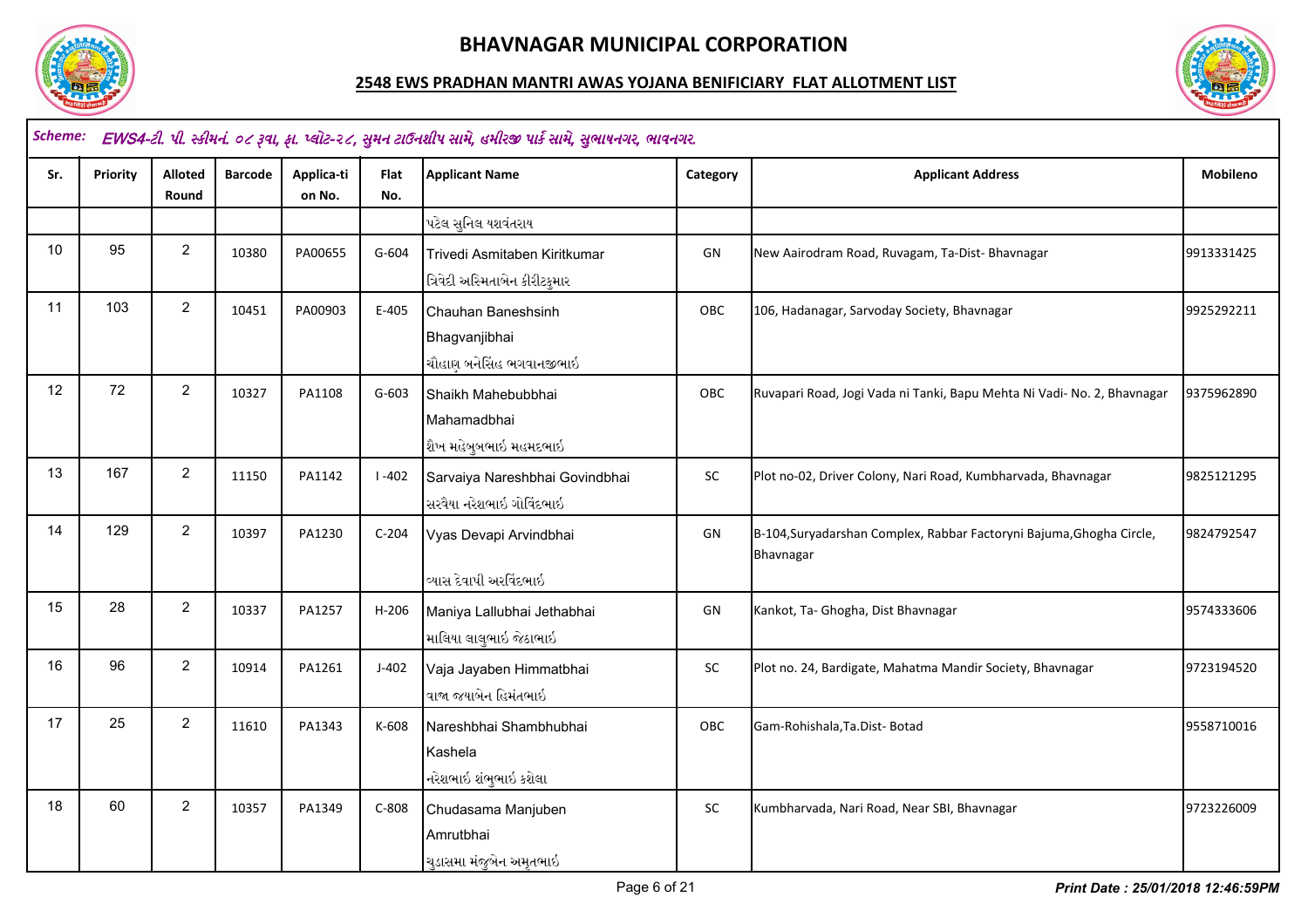



# Barcode | Applica-ti | Flat |Applicant Name Category | Applicant Address Mobileno **No. Applica-ti on No.** *Scheme:*  **Sr.** EWS4-ટી. પી. સ્કીમનં. ૦૮ રૂવા, ફા. પ્લોટ-૨૮, સુમન ટાઉનશીપ સામે, હમીરજી પાર્ક સામે, સુભાષનગર, ભાવનગર. **Alloted Round Priority** 19 | 31 | 2 | 10962 | PA1417 | H-202 | Visani Aarti Kantibhai | OBC | 96, MIG, Block no. 34, Room no. 397, Behind Police Quaters, Anandnagar, | 9408645295 Bhavnagar વીસાણી આરતી કાંતીભાઇ 20 | 118 | 2 | 11707 | PA1442 | C-307 | Parmar Chintanbhai Kiritbhai | GN | Plot No. 1077/B-5, Muni Deri Chowk, Municipal School Ni Same, Airport | 9426145390 Road, Bhavnagar પરમાર ચિંતનભાઇ કિર્તીભાઇ 10012 PA1500 K-605 Gosai Paresh Bharthi GN **Gunvantbharthi** 21 41 2 10012 PA1500 K-605 Gosai Paresh Bharthi 6N Plot No. 24, Dhobi Society, Opp Sbi Bank, Gadhechi Vadla para, Bhavnagar 9428637724 ગોસાઇ પરેશભારતી ગણવંતભારતી 22 80 2 10350 PA1525 Q-702 Raval Ashishkumar Jitendrabhai GN Rajpara Khodiyar, Post- Bhojpara, Ta- Shihor, Dist-Bhavnagar 9974048686 રાવલ આશિષકુમાર જિતેન્દ્રભાઇ 23 | 150 | 2 | 10928 | PA1677 | O-801 Patel Chetanbhai Arvindbhai | GN Room no. 307, Block no. 33, Gujarat Housing Board, Near Last Bus Stand, 9227501535 Anandnagar, Bhavnagar પટેલ ચેતનભાઈ અરવિંદભાઈ 24 | 51 | 2 | 11203 | PA1712 | M-503 | Pathak Shivang Jagdishbhai | GN | 33/2296 -97, Nalanda Tenaments, Hill Drive, Bhavnagar | 9426164245 પાઠક શિવાંગ જગદીશભાઇ 25 83 | 2 | 10596 PA1814 | J-502 | Jani Bhavanaben Shaileshbhai | GN 92, Barso Mahadev Ni Vadi, Pil Gardan Same, Mandirni Bajuma, Bhavnagar 9428226655 જાની ભાવનાબેન શૈલેષભાઇ 26 | 29 | 2 | 10690 | PA1965 | G-203 | Vanali Manish Balubhai | GN | 199/244 ,Sagvadi, Shri Chamunda Krupa, Sitalama Na Mandir Pase, | 9428786628 Kaliyabid, Bhavnagar વનાળી મનીષ બાલુભાઇ 27 | 73 | 2 | 10633 | PA1967 | E-803 | Patel Sarojben Balubhai | GN | 199/244 ,Sagvadi ,Shree Chamunda Krupa, Kaliyabid, Bhavnagar | 9924868842 પટેલ સરોજબેન બાલુભાઇ 28 | 52 | 2 | 12149 | PA1991 | E-703 | Parmar Abhisek Ajitbhai | GN | Hakim Na Khancha Same, Bhagatalav, Bhavnagar | 7600045045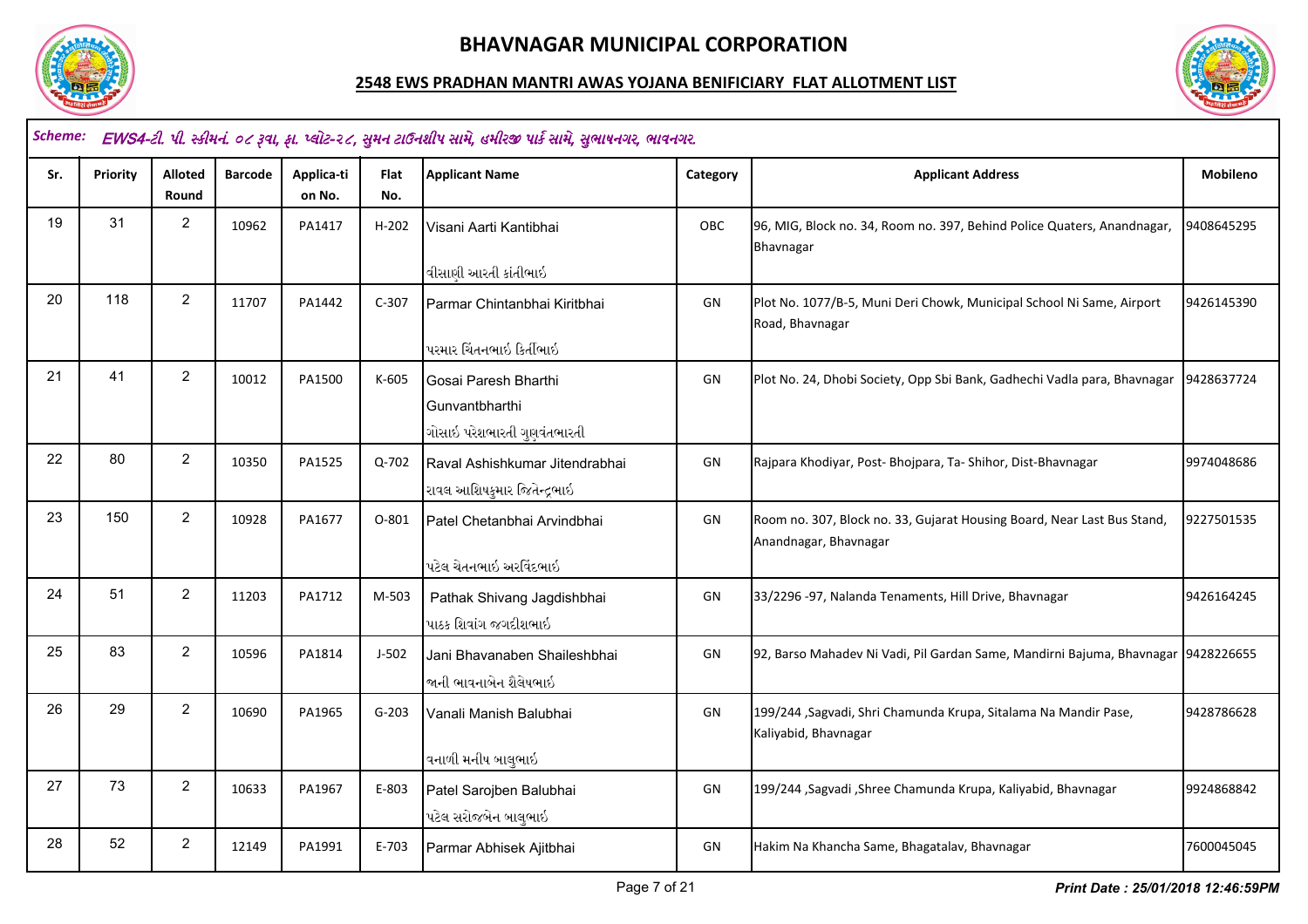



# Barcode | Applica-ti | Flat |Applicant Name Category | Applicant Address Mobileno **No. Applica-ti on No.** *Scheme:*  **Sr.** EWS4-ટટ. પટ. સસટમનન. ૦૮ રવફ, ફફ. પલપટ-૨૮, સજમન ટફઉનશટપ સફમસ, હમટરજ પફસર સફમસ, સજભફષનગર, ભફવનગર. **Alloted Round Priority** પરમાર અભિષેક અજીતભાઇ 29 | 159 | 2 | 11192 | PA2009 | L-803 | Kundoliya Ketan Laljibhai | OBC | Mu -Chamardi, Ta-Valbhipur, Plot Vister, Dist-Bhavnagar | 9737704770 કડોળિયા કેતન લાલજીભાઇ 30 | 127 | 2 | 11605 | PA2102 | D-202 |Makwana Jayesh Chamanbhai | OBC |Sheri No-8, Gurunagar, Chitra, Bhavnagar | | 9099240240 મકવાણા જયેશ ચમનભાઇ 31 145 2 10927 PA2248 N-603 Pandya Milankumar Nitinbhai GN Plot no. 85/B, Sheri no. 10, Nirmalnagar, Near Mamta Press, Bhavnagar 9924560052 પંડયા મિલનકમાર નિતીનભાઇ 32 | 131 | 2 | 10132 | PA2274 | G-406 | Makwana Rajubhai Zaverbhai | OBC | Fulsar, Thakardhvar Pachad, Prathmik School ni Bajuma, Bhavnagar | 9924551521 મકવાણા રાજુભાઇ ઝવેરભાઇ 33 94 | 2 | 10298 | PA2418 | N-504 | Chauhan Amitbhai Laxmandas | OBC | Pirchalla Ghandhi Delo Saikrupa Complexsame, Bhavnagar | 9924868056 ચૌહાણ અમિતભાઇ લક્ષ્મણદાસ 34 | 58 | 2 | 11538 | PA2617 | J-808 | Joshi Hitesh Kumudchandra | GN | Plot No 117 ,Shivam, Old Rushirajnagar, Desainagar, B/H | 9426654684 Petrolpump,Bhavnagar જોષી હિતેષ કુમુદચંદ્ર 35 163 2 10762 PA2777 N-503 Valodara Puniben Pankajbhai SC Railway Station Pase, Valmikivas, Bhavnagar 7802010346 વલોડિયા પનીબેન પંકજભાઇ 36 46 2 10067 PA2794 P-407 Chauhan Vijaybhai Mathurbhai OBC Shiv Shakti Society, Plot No- 95, Hadanagar, Bhavnagar Para , Bhavnagar 9510828984 ચૌહાણ વિજયભાઇ માથુરભાઇ 37 | 123 | 2 | 10673 | PA2809 | N-705 | Desani Nirmaldas Prabhudas | OBC | House no. 96, Sheri no. 6, Nirmalnagar, Bhavnagar | 9377870510 દેસાણી નિર્મળદાસ પ્રભુદાસ 38 | 157 | 2 | 11557 | PA2862 | L-702 | Sadnani Manojbhai Jamnadas | GN | Nirbhay Society , Gurukul School Same, Press Quarter,Plot No 46/A | 7802900658 ,Bhavnagar સદનાણી મનોજભાઇ જમનાદાસ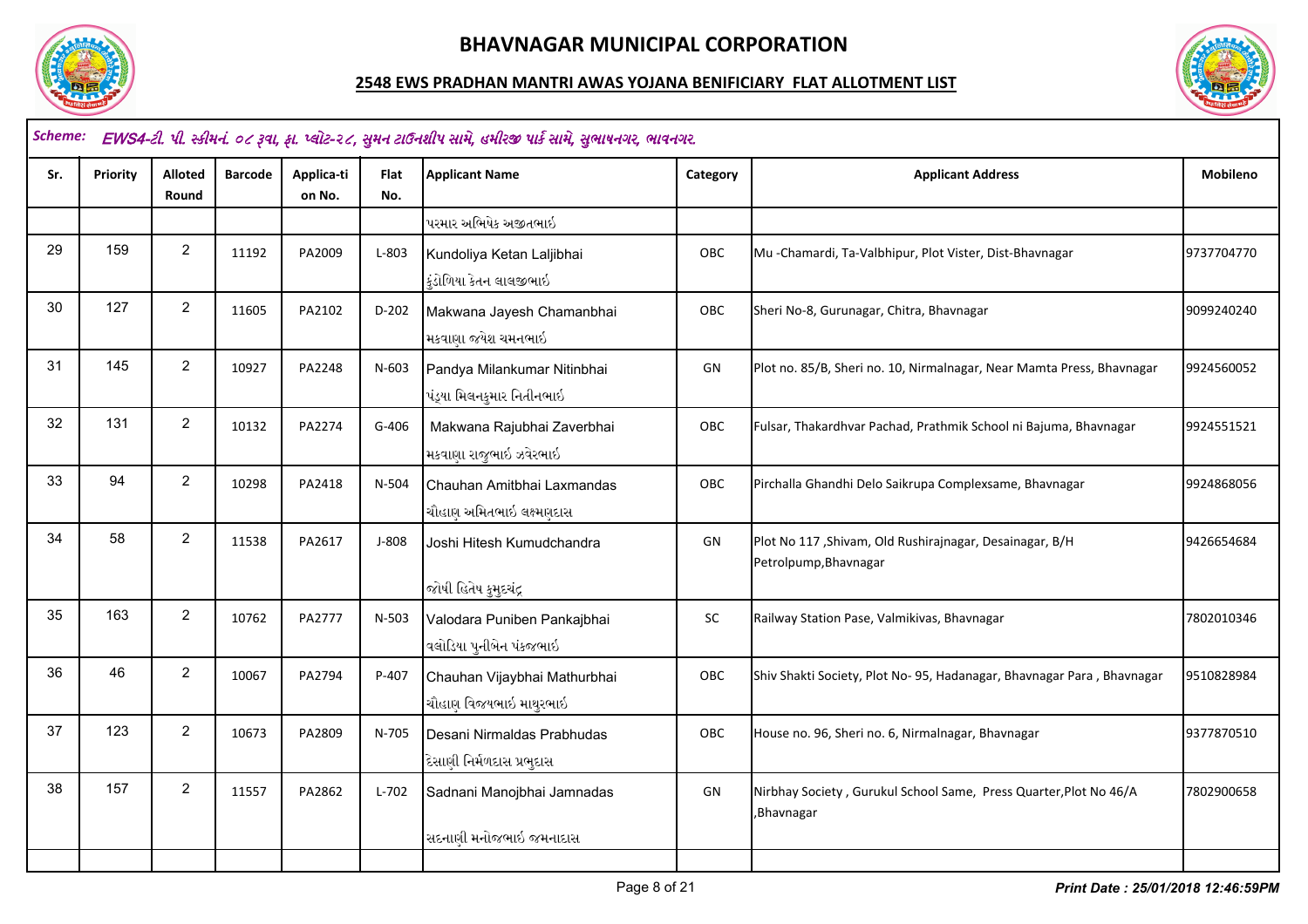



# Barcode | Applica-ti | Flat |Applicant Name Category | Applicant Address Mobileno **No. Applica-ti on No. Sr. Alloted Round Priority** 39 | 93 | 2 | 11209 | PA3016 | M-506 Gohil Mahendrasinh Navalsinh | GN |Raghubha Sarvaiya Na Makanma, Aakhlol Jakatnaka, Opp Hyundai Show | 9726594894 Room, Darbargadh, Bhavnagar ગોહિલ મહેન્દ્રસિંહ નવલસિંહ 40 | 122 | 2 | 10133 | PA3051 | N-701 | Patel Hareshbhai Prabhudas | GN | Kanbivad, Dhajagravadi Sheri, Dabariyana Dela ma, Leuva Patelni Vadi Pase, 9879546361 Bhavnagar પટેલ હરેશભાઇ પ્રભુદાસ 41 | 14 | 2 | 11195 | PA3060 | A-305 | Sahani Rajkumar Brijmala | GN | 549, Ektanagar, Moti talav Pado, Sheri no. 1, Bhavnagar | 9374835906 સહાની રાજકમાર બ્રિજમાલા 42 | 155 | 2 | 11389 | PA3111 | O-408 | Chavda Mitravadan Pethabhai | OBC | Gam-Zanzmer, Ta-Umrala, Dist-Bhavnagar | | 9601266803 ચાવડા મિત્રવદન પેઠાભાઇ 43 30 2 11187 PA3167 H-602 Maheta Dilipbhai Kunvarjibhai GN Talaja, Jain Derasar Same, Atulbhai Pathak nu Makan, Dist- Bhavnagar 9824027594 મહેતા દિલીપભાઇ કંવરજીભાઇ 44 | 99 | 2 | 10544 | PA3231 | Q-205 | Harsora Anilbhai Harjivanbhai | OBC | 25/B, Ghanshyamnagar, Slum Quters Pase, Fulsar Pase, Bhavnagar | 9925262761 હરસોરા અનિલભાઇ હરજીવનભાઇ 45 | 177 | 2 | 10109 | PA3283 | N-407 | Rathod Lavjibhai Karmshibhai | OBC | Thorali, Vaya-Varal, Shihor, Dist.Bhavnagar | 8000607417 રાઠોડ લવજીભાઇ કરમશીભાઇ 46 | 173 | 2 | 11086 | PA3310 | E-406 | Jadeja Kiritsinh Jatubha | GN | Mafatnagar, Chamunda Motor Garage Same, Damabhai Ni Hotal pachhal, 8511861632 ghogha Road, Bhavnagar જાડેજા કિરીટસિંહ જતભા 10275 PA3363 Q-502 Chauhan Hasinaben GN Abdulrazakbhai 47 49 2 10275 RA3363 Q-502 Chauhan Hasinaben 6 GN Block No. 2, Rehmani Park, K.G.N. Masjid Pase, Jamanakund , Bhavnagar 9426161213 ચૌહાન હસીનાબેન અબ્દુલરઝાકભાઇ 48 | 147 | 2 | 11428 | PA3435 | K-601 |Maru Mehul Pravinbhai | SC | 216 Lig, Block No. 9, Room No. 6784, Maruti Nagar, Bharatnagar, | 8460494949 Bhavnagar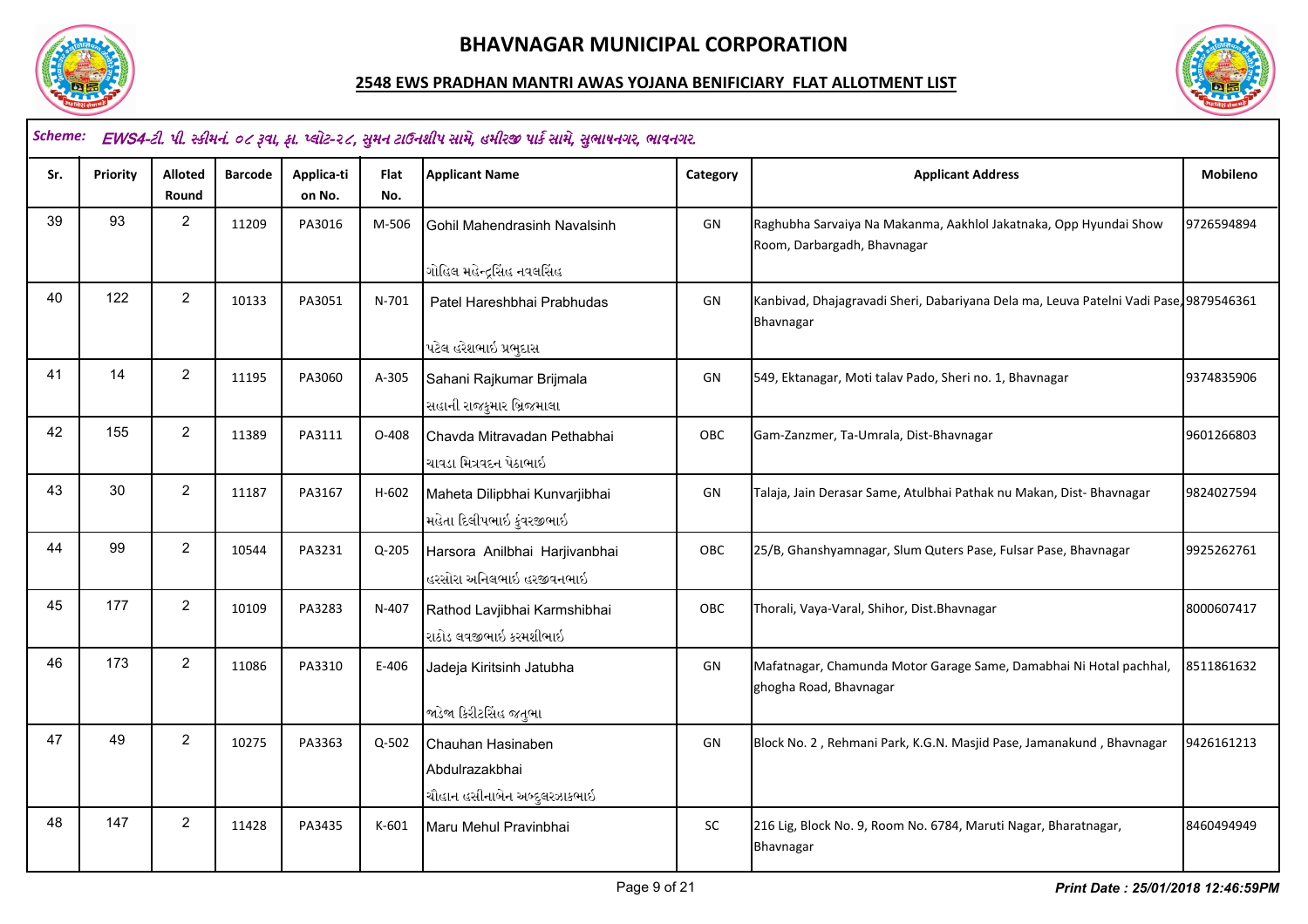



# Barcode | Applica-ti | Flat |Applicant Name Category | Applicant Address Mobileno **No. Applica-ti on No.** *Scheme:*  **Sr.** EWS4-ટી. પી. સ્કીમનં. ૦૮ રૂવા, ફા. પ્લોટ-૨૮, સુમન ટાઉનશીપ સામે, હમીરજી પાર્ક સામે, સુભાષનગર, ભાવનગર. **Alloted Round Priority** મારૂ મેહલ પ્રવિણભાઇ 10542 | PA3480 | K-306 Chudasma Balbhadrasinh | GN Ramdevsinh 49 66 2 10542 PA3480 K-306 Chudasma Balbhadrasinh GN 111, Patelnagar, Miletry Society ni pachhal, Bhavnagar 9429354200 ચડાસમા બલભદસિંહ રામદેવસિંહ 50 | 15 | 2 | 11133 | PA3495 | L-107 | Solanki Surendrasinh Takhtsinh | GN | Vadva, Juni Garasiyavad, Baraiya Fali, Bhavnagar | | 9377103332 સોલંકી સરેન્દ્રસિંહ તખતસિંહ 51 | 54 | 2 | 11748 | PA3563 | C-604 | Gohil Mukeshbhai Vasrambhai | SC | 116, Bholanath Society, Subhashnagar, Saher farati sadak, Bhavnagar | 9824828197 ગોહિલ મુકેશભાઇ વશરામભાઇ 52 62 2 11367 PA3607 D-404 Thathagar Nikunjbhai Bhikhabhai GN Naniya Road, Saptapadi Bhuvanni Bajuma, Vartej, Bhavnagar 9898142782 ઠાઠાગર નિકુંજભાઇ ભીખાભાઇ 53 | 78 | 2 | 11677 | PA3791 | N-708 Gohil Amiraj Jagdishbhai | OBC | Anandnagar, Juna 3 Maliya, Block No. 9, Room No. 208, Opp. Bahuchar | 9824904901 Mataji Temple, Bhavnagar ગોહિલ અમિરાજ જગદીશભાઇ 54 | 139 | 2 | 11909 | PA4186 | B-506 | Pithadiya Ashokbhai Zaverbhai | GN | Plot No-6, Kailashdham Society, Valand Society Pachhal, Sidsar Road, | 9879664513 Bhavnagar પીઠડિયા અશોકભાઈ ઝવેરભાઈ 55 61 | 2 | 11341 | PA4224 | N-502 | Vaghani Mohiniben Bipinbhai | GN | Bharatnagar , Sidhharth Society, Block No -6, Room No- 6061 , Bhavnagar | 9429585047 વાઘાણી મોહીનીબેન બિપીંભાઇ 56 | 88 | 2 | 12153 | PA4316 | B-708 | Patel Maheshkumar Himmatlal | GN | Ganga Vavadiya Ni Sheri, Kanbivad, Bhavnagar | 9913383867 ાપટેલ મહેશકમાર હિમ્મતલાલ 57 105 2 11316 PA4394 H-306 Dabhi Radhaben Arvindbhai OBC Santoshniwas, Nagarvada, Ta-Ghogha, Dist-Bhavnagar 9904624108 ડાભી રાધાબેન અરવિંદભાઇ 58 | 168 | 2 | 11306 | PA4423 | M-504 | Chauhan Pravinbhai Shamjibhai | OBC | 332, Plot Vistar, Bhojavadar, Ta-Umarala, Dist-Bhavnagar | 9978770030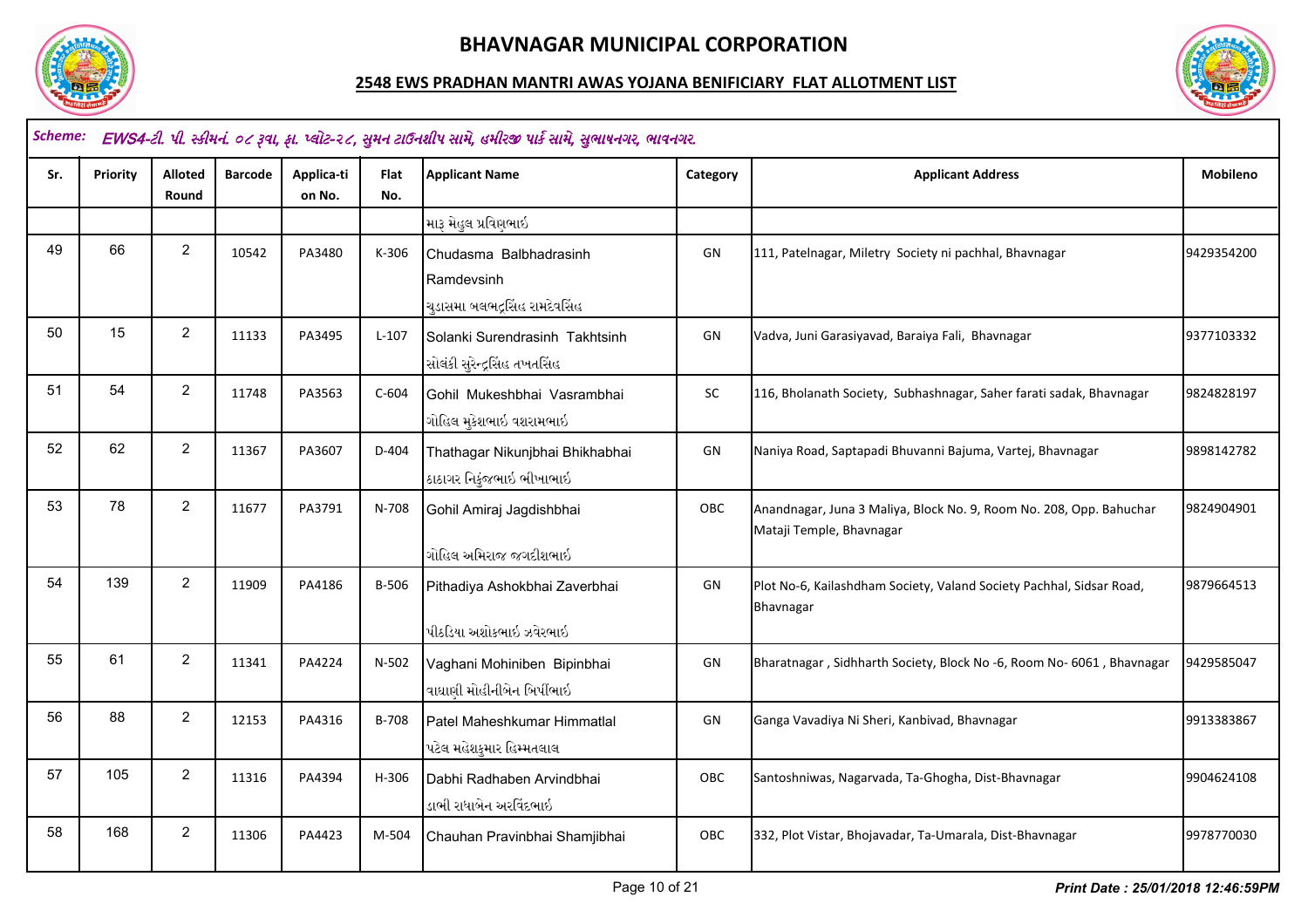



# Barcode | Applica-ti | Flat |Applicant Name Category | Applicant Address Mobileno **No. Applica-ti on No.** *Scheme:*  **Sr.** EWS4-ટી. પી. સ્કીમનં. ૦૮ રૂવા, ફા. પ્લોટ-૨૮, સુમન ટાઉનશીપ સામે, હમીરજી પાર્ક સામે, સુભાષનગર, ભાવનગર. **Alloted Round Priority** ચૌહાણ પ્રવિણભાઇ શામજીભાઇ 59 | 1 | 2 | 11959 | PA4495 | Q-303 | Pathak Bipinbhai Gajanandbhai | GN | Mu-Nari, The-Ramji Mandir Pase, Ta.Dist-Bhavnagar | 9824587221 પાઠક બિપીનભાઇ ગજાનંદભાઇ 60 | 22 | 2 | 11830 | PA4703 | M-305 |Mori Sobhaben Rajeshbhai OBC |Mu-Dhundhsar, Ta-Sihor, Dist-Bhavnagar | 9925038649 મોરી શોભાબેન રાજેશભાઇ 61 | 135 | 2 | 11902 | PA4740 | B-501 Gohil Kalpeshbhai Maganbhai | OBC | Mu-Avaniya, Ta-Ghogha, Dist-Bhavnagar | | 9904894998 ગોહિલ કલ્પેશભાઇ મગનભાઇ 62 | 178 | 2 | 12221 | PA4969 | I -405 | Jadeja Dipaksinh Digubha | GN | Maruti Mandir, Tal-Talaja, Dist-Bhavnagar | 9510103909 જાડેજા દિપકસિંહ દિગુભા 63 | 32 | 2 | 12164 | PA5017 | N-208 | Pattani Mayank Chetanbhai GN GN | Vora Bajar, Gandhi Gali, Bhavnagar Sandhi Gali, Bhavnagar | 8866581048 પટટણી મયંક ચેતનભાઇ 64 | 18 | 2 | 12389 | PA5141 | Q-304 |Parmar Shilpaben Satishbhai | OBC |Mastram Mandir Ni Pachhal, Sidsar Road, Plot No-9, S T Society, Chitra, |9898915663 Bhavnagar પરમાર શિલ્પાબેન સતીષભાઈ 65 34 2 12382 PA5154 G-103 Mer Kanabhai Popatbhai OBC Talaja Jakatnaka, Aazad Nagar, Plot No -123, Bhavnagar 9898018152 મેર કાનાભાઇ પોપટભાઇ 66 27 2 12280 PA5401 O-304 Bhaigotar Amrutlal Somabhai SC Gam-Kajli, Ta-Veraval, Dist-Girsomnath 9274490459 ભજગોતર અમૃતલાલ સોમાભાઇ 12536 PA5669 M-307 Ashara Hiteshbhai GN Ravindrakumar 67 | 120 | 2 | 12536 | PA5669 | M-307 | Ashara Hiteshbhai | GN | Plot No. 139, Brahman Wadi Same, Bhavubha No Chowk, Nirmalnagar, 19428990501 Bhavnagar આશરા હિતેશભાઈ રવિન્દ્રકુમાર 68 | 160 | 2 | 12626 | PA5907 | L-608 |Mandliya Kishorbhai Baghabhai | SC |Uttar Krushannagar, Vankarvas, Dipak Chowk Pase, Ghantiwalo Khancho, |9274508193 Bhavnagar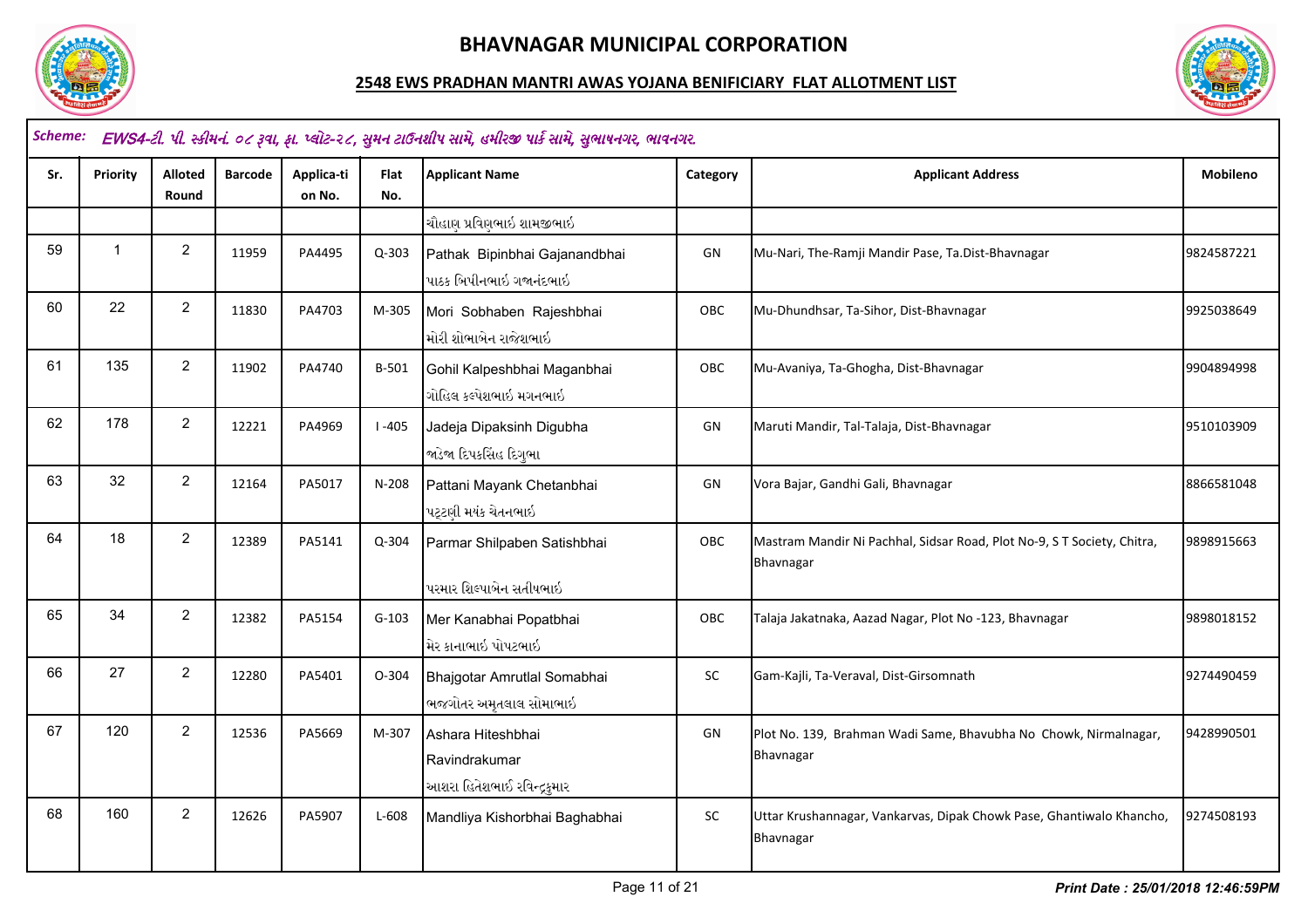

*Scheme:* 

#### **2548 EWS PRADHAN MANTRI AWAS YOJANA BENIFICIARY FLAT ALLOTMENT LIST**

EWS4-ટી. પી. સ્કીમનં. ૦૮ રૂવા, ફા. પ્લોટ-૨૮, સુમન ટાઉનશીપ સામે, હમીરજી પાર્ક સામે, સુભાષનગર, ભાવનગર.



# Barcode | Applica-ti | Flat |Applicant Name Category | Applicant Address Mobileno **No. Applica-ti on No. Sr. Alloted Round Priority** .<br>માંડલિયા કિશોરભાઇ ભગાભાઇ 69 | 102 | 2 | 13005 | PA6018 | O-208 | Hariyani Sachinbhai Jayeshbhai | GN | Shahid Bhagatsinhnagar, Room No-139, Chitra, Bhavnagar | 9824425983 હરિયાણી સચિનભાઇ જયેશભાઇ 70 | 132 | 2 | 12630 | PA6026 | B-802 Goswami Pradipgiri Indugiri | OBC |Bhidbhanjan Mandir ,Jilla Panchayat Office Ni Bhaju Ma, Bhavnagar | 9998474949 ગૌસ્વામી પ્રદિપગિરિ ઇંદુગિરિ 12777 | PA6056 | I-704 | Dhandhukiya Maheshbhai | OBC Bhimjibhai 71 20 2 12777 RA6056 1-704 Dhandhukiya Maheshbhai NGC Bharatnagar 53-Lig 6924 Bhavnagar ધંધકિયા મહેશભાઈ ભીમજીભાઈ 72 | 82 | 2 | 12599 | PA6119 | K-301 |Mandaliya Ketan Nandlalbhai | OBC |Plot No -36, Bhagyodya Society, Ring Road, Talaja, Jakatnaka, Bhavnagar | 9879970081 માંડલિયા કેતન નંદલાલ 12807 PA6250 F-404 Baraiya Ghanshyambhai OBC Shamjibhai 73 | 36 | 2 | 12807 | PA6250 | F-404 | Baraiya Ghanshyambhai | OBC | Plot No-56, Satyanarayan Society-1, Momai Mana Mandir Pase, Hadanagar, 9033217770 Bhavnagar-Para, Bhavnagar બારૈયા ઘનશ્યામભાઈ શામજીભાઈ 74 | 117 | 2 | 12882 | PA6301 | E-708 | Baraiya Yogeshbhai Batukbhai | OBC | Plot No-73, Sheri No-7, Main Road, Nirmalnagar, Bhavnagar | 8000803678 બારૈયા યોગેશભાઈ બટુકભાઈ 75 | 23 | 2 | 12593 | PA6305 | C-705 | Kimtani Roshani Kailashpati | GN | Gopal Park, Plot No- 2000/A, Sindhunagar Pachhal, Bhavnagar | 8980132868 કીમતાણી રોશની કૈલાશપતિ 76 | 109 | 2 | 12942 | PA6339 | P-402 | Bhoj Rakesh Jerambhai SC | Uttar Krushannagar, Vankarvas, Ghantivalo Khacho ,Bhavnagar | 9374857016 ભોજ રાકેશ જેરામભાઈ 12548 PA6497 M-802 Chauhan Manharbhai OBC **Gunvantbhai** 77 | 128 | 2 | 12548 | PA6497 | M-802 | Chauhan Manharbhai | OBC | Palitana Road, Hp Petrol Pump Same, Ta-Gariyadhar, Dist-Bhavnagar | 9638277082 ચૌહાણ મનહરભાઈ ગુણવંતભાઈ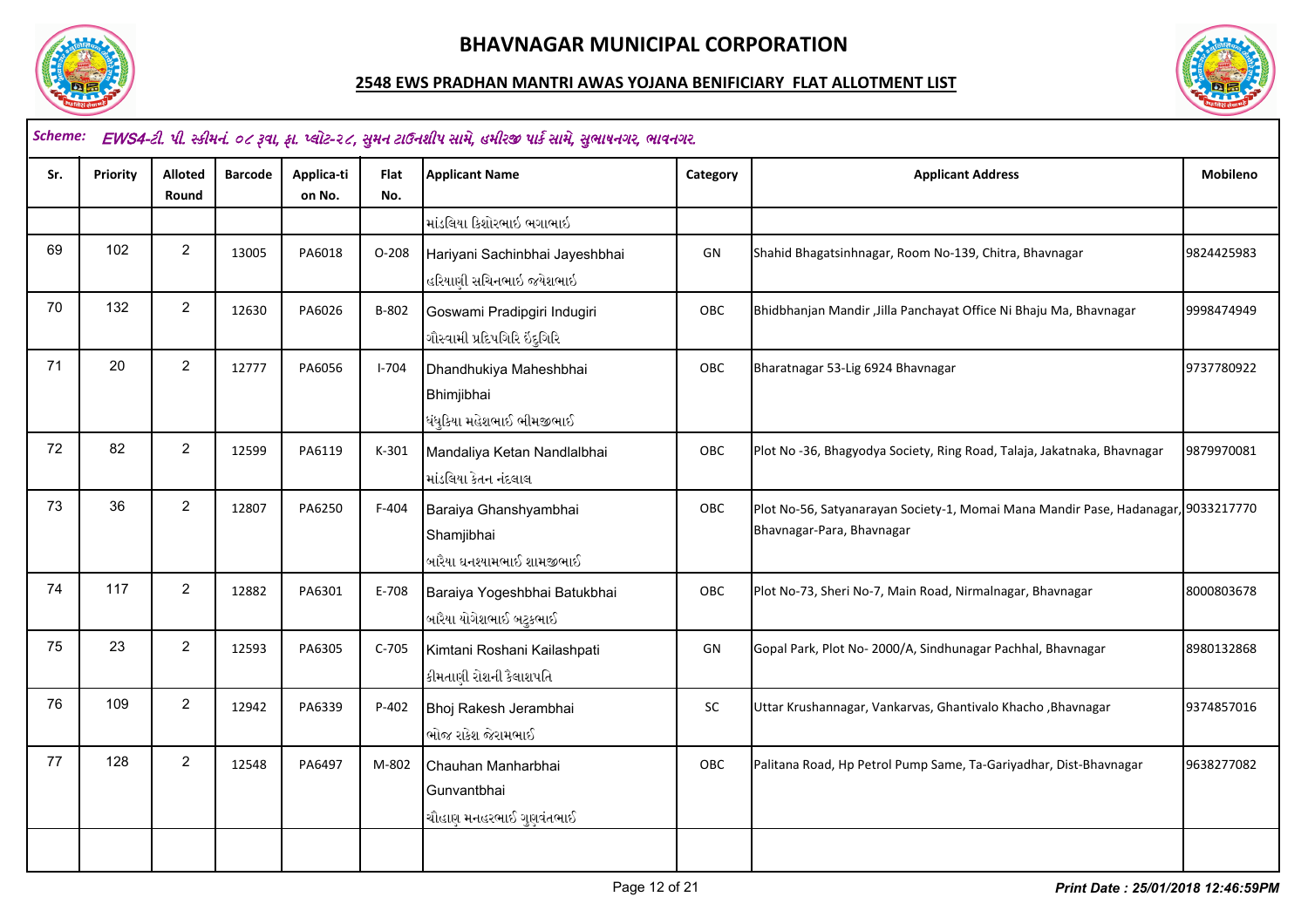



## Barcode | Applica-ti | Flat |Applicant Name Category | Applicant Address Mobileno **No. Applica-ti on No.** *Scheme:*  **Sr.** EWS4-ટી. પી. સ્કીમનં. ૦૮ રૂવા, ફા. પ્લોટ-૨૮, સુમન ટાઉનશીપ સામે, હમીરજી પાર્ક સામે, સુભાષનગર, ભાવનગર. **Alloted Round Priority** 78 | 65 | 2 | 12824 | PA6734 | G-303 | Rathod Ramaben Mukeshbhai | SC | Tarsamiya, Post-Malanka, Ta.Bhavnagar, Thakar Dvara Pase, New | 9426552156 Vankarvas, Bhavnagar રાઠોડ રમાબેન મકેશભાઈ 79 | 84 | 2 | 13030 | PA6811 | B-308 |Vegad Mahesh Manjibhai | OBC |Suvas Banglows, 2107-2, Gharshala School Same, Waghavadi Road, | 9408013380 Bhavnagar વેગડ મહેશ મનજીભાઇ 80 | 154 | 2 | 12948 PA6822 | 0-708 Solanki Alkaben Bhavinbhai | OBC |Hiil Park -2, Sidsar Road, Block No -22, "Tripura" Bhavnagar | 9824204152 સોલંકી અલ્કાબેન ભાવિનભાઈ 81 | 45 | 2 | 12844 | PA6906 | J-802 Gohil Chetansinh Jaydevsinh | GN | Plot No-1396, Police Choki Ni Baju Ma, Damabhai Hotel Ni Bajuna Khacha | 9033101101 Ma, Gogha Road, Bhavnagar ગોહિલ ચેતનસિંહ જયદેવસિંહ 82 | 114 | 2 | 12815 | PA6917 | P-304 | Luvana Aliza Mohanbhai | GN | Block 26, Room 11, Ishwar Krupa Flat, Vidhyanagar, Anantwadi, Bhavnagar | 9537898948 લુવાણા અલીઝા મોહનભાઈ 83 | 133 | 2 | 12850 | PA6937 | C-105 | Vaja Shardaben Ravjibhai | GN | Plot No.174-J, Chamunda Nivas, 50-Variya, Khedutvas, Anandnagar, | 9998047879 Bhavnagar વાજા શારદાબેન રવજીભાઈ 12962 PA7011 Q-603 Sabhad Lakshmanbhai OBC Panchabhai 84 | 8 | 2 | 12962 | PA7011 | Q-603 | Sabhad Lakshmanbhai | OBC | Plot No-23/B, Ajay Society, Police Quarter Pachhal, Tilakanagar, Bhavnagar | 9898858501 સભાડ લક્ષ્મણદાસ પાંચાભાઈ 85 | 92 | 2 | 12914 | PA7065 | C-505 |Makvana Ashaben Rameshbhai | OBC |Jagdamba Bhuvan, Baharpara Vistar, Vallabhipur, Ta- Vallabhipur | 9687268542 ,Dist-Bhavnagar મકવાણા આશાબેન રમેશભાઈ 86 | 42 | 2 | 12999 | PA7082 | B-101 Dabhi Nileshbhai Nagindas | OBC |Block No-29, Shantinath Apartment, Golibar Hanuman Mandir | 9825166864 Pachhal,Bhavnagar ડાભી નિલેશભાઇ નગિનદાસ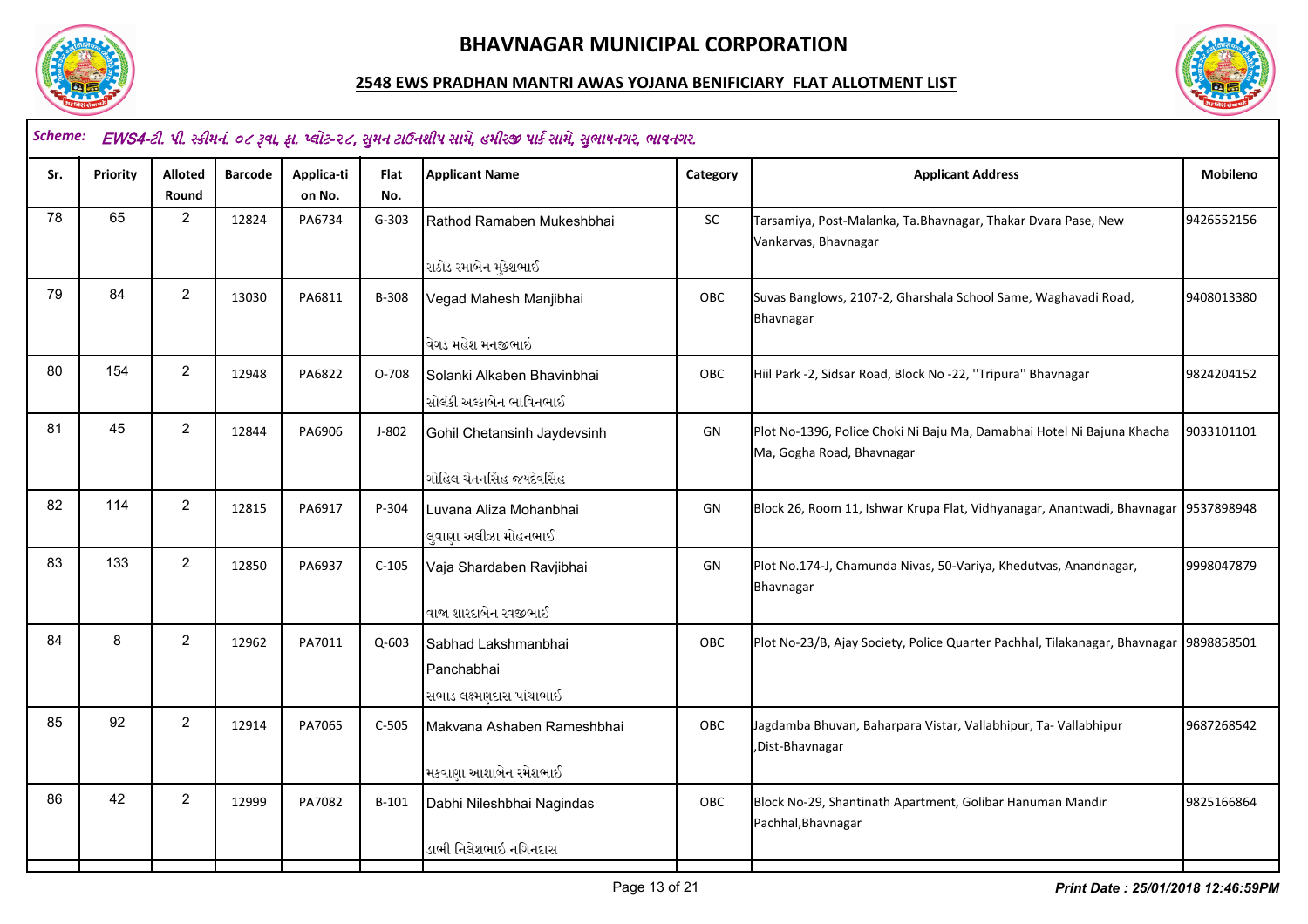

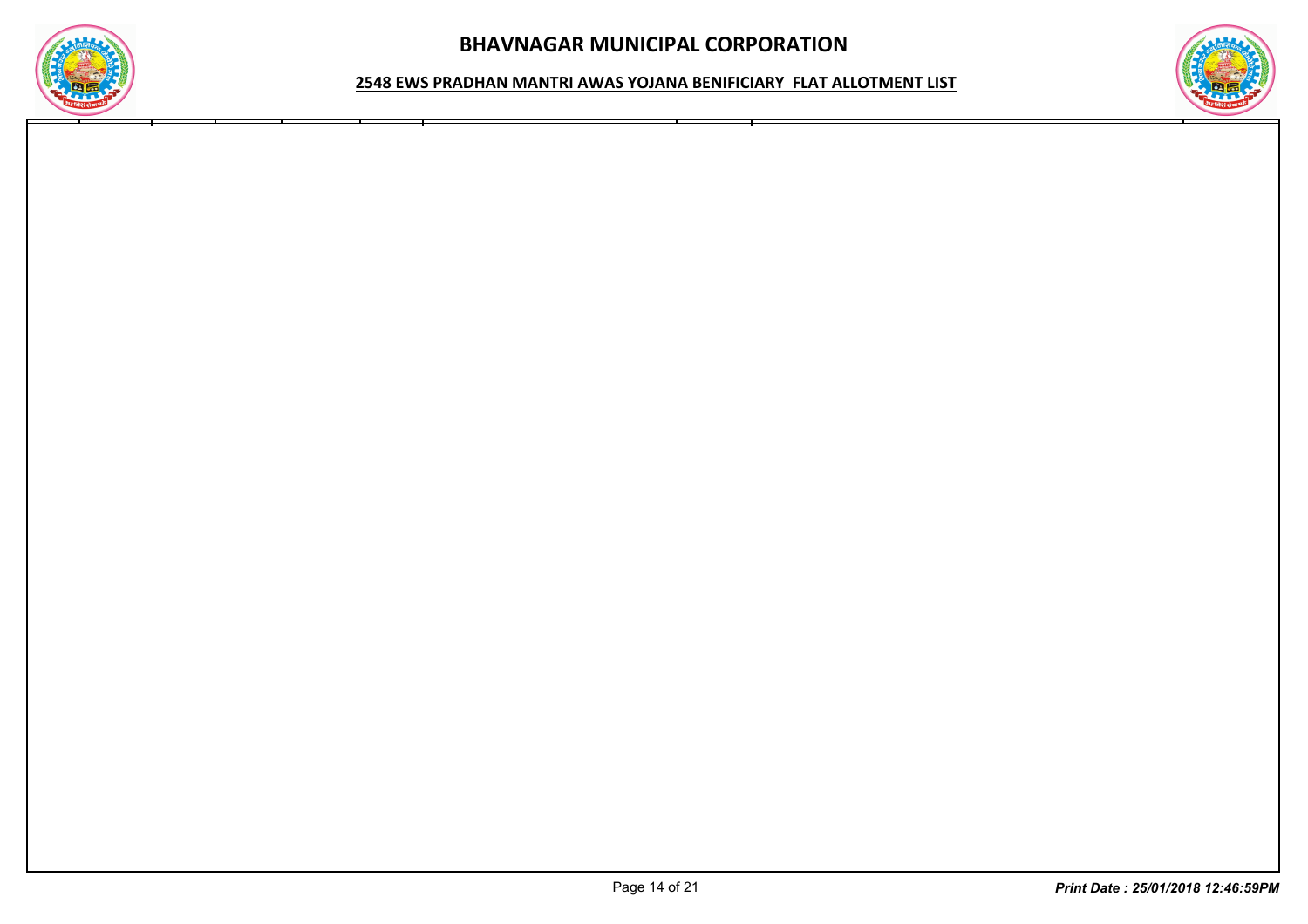



#### Barcode | Applica-ti | Flat |Applicant Name Category | Applicant Address Mobileno **No. Applica-ti on No.** *Scheme:*  **Sr.** EWS5-ટી. પી. સ્કીમનં. ૦૮ રૂવા, ફા. પ્લોટ-૨૯, સુમન ટાઉનશીપ સામે, હમીરજી પાર્ક સામે, સુભાષનગર, ભાવનગર. **Alloted Round Priority** 13075 E2OA000 0083 B-811 Sodha Shaileshkumar SC Vashrambhai 1 71 | 2 | 13075 | E2OA000 | B-811 | Sodha Shaileshkumar SC | Plot No 4/A Mastram Society Chitra Bhavnagar | 9173884674 સોઢા શૈલેષભાઇ વશરામભાઇ 2 38 2 10809 PA00082 B-806 Gohil Jayvantsinh Lakhubha GN Opp. Ramji Mandir, Gam- Dhasa, Ta- Gadhada, Dist- Botad 9426942684 ગોહિલ જયવંતસિંહ લખભા 3 17 2 10616 PA00084 D-701 Jadeja Umedsinh Dolubha GN Vrundavan Society, Shampara Khodiyar, Bhavnagar 9537313550 જાડેજા ઉમેદસિંહ દોલુભા 4 | 171 | 2 | 10368 | PA00555 | C-405 | Trivedi Parulben Kiritbhai | GN | 1952-B, Opp. Sindhi School, Sardarnagar, Bhavnagar | 9824354019 ત્રિવેદી પારૂલબેન કીરીટભાઇ 5 | 33 | 2 | 12079 | PA00605 | A-104 | Gohil Avinashsinh Ranubha | GN | B-34, Sector-7, Parshvnath Township, Nava Naroda, Krushnnagar, | 9426399477 Ahmedabad ગોહિલ અશ્વિનસિંહ રણુભા 6 | 50 | 2 | 11162 | PA00727 | D-708 | Vakani Nishant Vinodrai | GN | Vadva Chora, Dhameliya fadi, Bhavnagar | 9879819032 વાકાણી નિશાંત વિનોદરાય 11724 | PA00784 | B-804 | Sarvaiya Manishaben | GN Jayeshbhai 7 | 55 | 2 | 11724 | PA00784 | B-804 | Sarvaiya Manishaben | GN | Kushn Kunj, Vakdiyani Seri, Kumudben Na Makan Ma, Kanbivad, Bhavnagar | 9998625182 સરવૈયા મનીષાબેન જયેશભાઇ 8 | 124 | 2 | 10573 | PA1228 | A-601 Chavda Idrish Bhikhubhai | OBC | A - Division Police Line, Line No. 4, Room no. 276, N.C.C Office Same, | 7878301302 Bhavnagar ચાવડા ઇદ્રિષ ભિખુભાઇ 10352 | PA1292 | A-710 | Vaja Ravindrasinh | GN Ghanshyamsinh 9 137 2 10352 PA1292 A-710 Vaia Ravindrasinh GN Plot No. 427, Karmchari Nagar, Fulsar, Chitra, Bhavnagar 9925700370 વાજા રવિન્દ્રભાઇ ઘનશ્યામભાઇ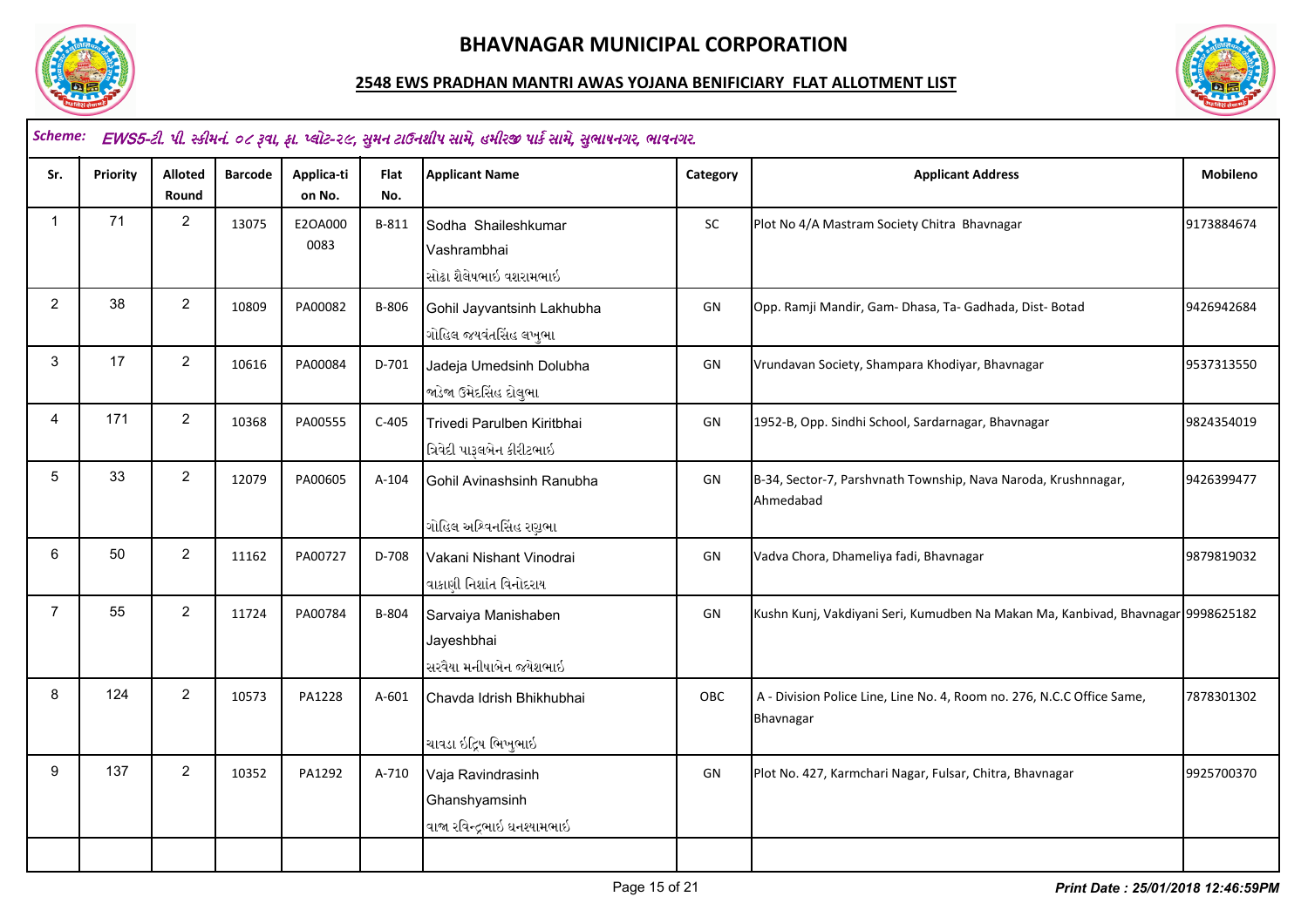



# Barcode | Applica-ti | Flat |Applicant Name Category | Applicant Address Mobileno **No. Applica-ti on No.** *Scheme:*  **Sr.** EWS5-ટી. પી. સ્કીમનં. ૦૮ રૂવા, ફા. પ્લોટ-૨૯, સુમન ટાઉનશીપ સામે, હમીરજી પાર્ક સામે, સુભાષનગર, ભાવનગર. **Alloted Round Priority** 10 | 174 | 2 | 10814 | PA1395 | B-801 | Undaviya Ritaben Gauravbhai | GN | 29-A, Sagar Township, Airport Road, Opp, Bal Hanuman Temple, Ruva, | 7874226747 Bhavnagar ઉંડવિયા રીટબેન ગૌરવભાઇ 11 | 19 | 2 | 10232 | PA1532 | B-612 | Kamaliya Minaben Jasubhai | OBC | 163, 2 Maliya Gh Board Colony, Vithalvadi, Bhavnagar | 7878789278 કામળિયા મીનાબેન જસભાઇ 12 | 48 | 2 | 10548 | PA1608 | C-807 |Dabla Hiren Rasiklal Mandel GN |Vadva Fachariyavadi Hemkujni Same, Dr. Jaybaba Benna Davakhanana | 9429344649 Bajuma, Bhavnagar ડાબલા હિરેન રસિકલાલ 13 7 2 12726 PA1779 C-702 Parmar Archita Manorbhai OBC C/O. Vokwel, Mg Road, Ghogha Gate, Bhavnagar 3866226685 પરમાર અર્ચિતા મનોરભાઈ 14 | 111 | 2 | 11628 | PA2163 | A-310 | Makwana Mayur Dipakbhai | OBC | Plot No-22, Desainagar, Hdfc Bank Vado Khancho, Bhavnagar Para | 9723235999 મકવાણા મયર દીપકભાઇ 15 | 143 | 2 | 10254 | PA2214 | A-612 | Surani Dhanjibhai Bachubhai | OBC | Vaniyavad, Khajuriya Chowk, Ghogha, Bhavnagar | 9724243444 સુરાણી ધનજીભાઇ બચુભાઇ 16 | 104 | 2 | 10286 | PA2708 | D-502 Rathod Prabhaben Batukbhai | OBC | Plot No 57/F , Dr. Narvani Valo Khancho, Nr Subhashnagar Bridge , | 8905680132 Bhavnagar રાઠોડ પ્રભાબેન બટકભાઇ 17 | 64 | 2 | 11253 | PA2863 | D-507 Rathod Dineshbhai Kishorbhai MGam- Kobadi, Harijanwas, Nr Panchayat Office, Ta.Dist-Bhavnagar | 9737901015 રાઠોડ દિનેશભાઇ કિશોરભાઇ 18 | 121 | 2 | 10685 | PA2983 | A-706 | Dabhi Kanchanben Kanjibhai | OBC | Rathod Fali, Puri no Chowk, Karchaliyapara, Bhavnagar | 9104212398 ડાભી કંચનબેન કાનજીભાઇ 19 | 68 | 2 | 10517 | PA3173 | B-203 | Gondaliya Nitinbhai Mukeshbhai | GN | Kanbivad, Bambakhanani Sheri, Gorji no Delo, Jadavji Bhai Na Makan Ma, | 7405358536 Bhavnagar ગોંડલિયા નિતીનભાઇ મુકેશભાઇ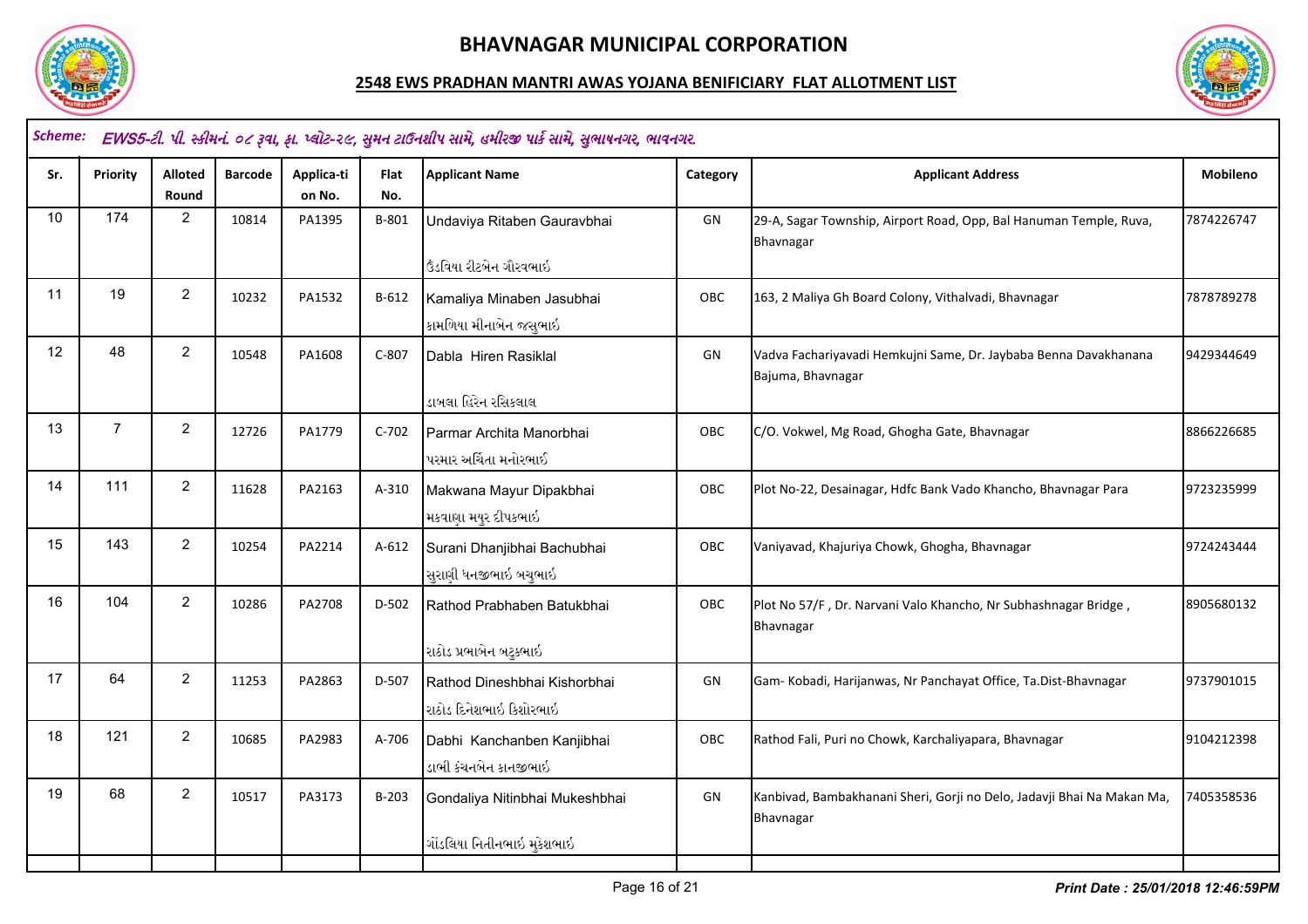

*Scheme:* 

### **2548 EWS PRADHAN MANTRI AWAS YOJANA BENIFICIARY FLAT ALLOTMENT LIST**



# Barcode | Applica-ti | Flat |Applicant Name Category | Applicant Address Mobileno **No. Applica-ti on No. Sr.** EWS5-ટી. પી. સ્કીમનં. ૦૮ રૂવા, ફા. પ્લોટ-૨૯, સુમન ટાઉનશીપ સામે, હમીરજી પાર્ક સામે, સુભાષનગર, ભાવનગર. **Alloted Round Priority** 20 | 175 | 2 | 11482 | PA3204 | C-505 Baraiya Bhavnaben Dipakbhai | SC | Plot No B/29-A Mastram Society, Sarkari Vasahat Pase, Chitra, Fulsar, | 9904530187 Bhavnagar બારૈયા ભાવનાબેન દિપકભાઇ 21 | 98 | 2 | 10175 | PA3207 | B-706 |Makwana Manjibhai Laghabhai | OBC |Bhadi, Ta.-Di.-Bhavnagar | 9824926866 મકવાણા મનજીભાઇ લઘાભાઇ 22 | 116 | 2 | 10701 | PA3438 | B-212 | Joshi Apexa Lalitbhai | GN | Flat no 3610, Block no - L/82, Sadhana Colony, Ranjitsagar Road, Jamnagar | 9998227974 જોષી અપેક્ષા લલિતભાઇ 23 | 90 | 2 | 10571 | PA3501 | A-106 | Satiya Bhagvanbhai Sefabhai | OBC | Mafat Nagar,Maldhari Society, Bharatnagar Road, Bhavnagar | 9909731424 સટિયા ભગવાનભાઇ શેકાભાઇ 24 | 35 | 2 | 11722 | PA3550 | C-606 | Makwana Rajesh Bhimajibhai | OBC | Plot No. 906- B same, P S I Quarter Pachhal, Muni Deri, Kansara No kantho, 9033746461 Tilaknagar, Bhavnagar મકવાણા રાજેશ ભીમજીભાઇ 25 | 2 | 10154 | PA3663 | D-405 | Gohil Ansuyaba Natubha | GN | Kumbharvada, Amar Society, P-69, 3 Maliya , Bhavnagar | 9979906627 ગોહિલ અનસુયાબા નટુભા 26 | 162 | 2 | 11303 | PA4558 | A-610 | Ghoghari Kulsumben Salimbhai | OBC | Malino Tekro, Champaklal Maganlal No Delo, Bhavnagar | 8469410227 ઘોઘારી કુસુમબેન સલીમભાઇ 27 | 70 | 2 | 12159 | PA4693 | B-102 | Somani Milankumar Kantilal MGN | GN | Plot No-5/D, Anantvadi, Kishor Pan Same, Bhavnagar | 9428640143 સોમાણી મિલનકુમાર કાંતીલાલ 28 | 180 | 2 | 12433 | PA5499 | B-510 | Vala Jayshriba Rajeshbhai | GN | C-442, Kaliyabid, Kesariya Hanuman Mandir Same, Bhavnagar | 9427345343 વાળા જયશ્રીબા રાજેશભાઇ 12795 PA5913 D-202 Devmorari Kirtiben Vijaybhai OBC Gam-Lakhanaka Dem, Vaya- Vartej, Post-Valukad, Ta-Ghogha, 29 101 2 9913331196 Dist-Bhavnagar દેવમરારી કીર્તિબેન વિજયભાઈ 30 | 37 | 2 | 12635 | PA6407 | B-302 | Chauhan Prakashbhai Savjibhai | OBC | Mu-Umrala, Swadhyay Sheri,Ta-Umarala, Dist-Bhavnagar | 9925560977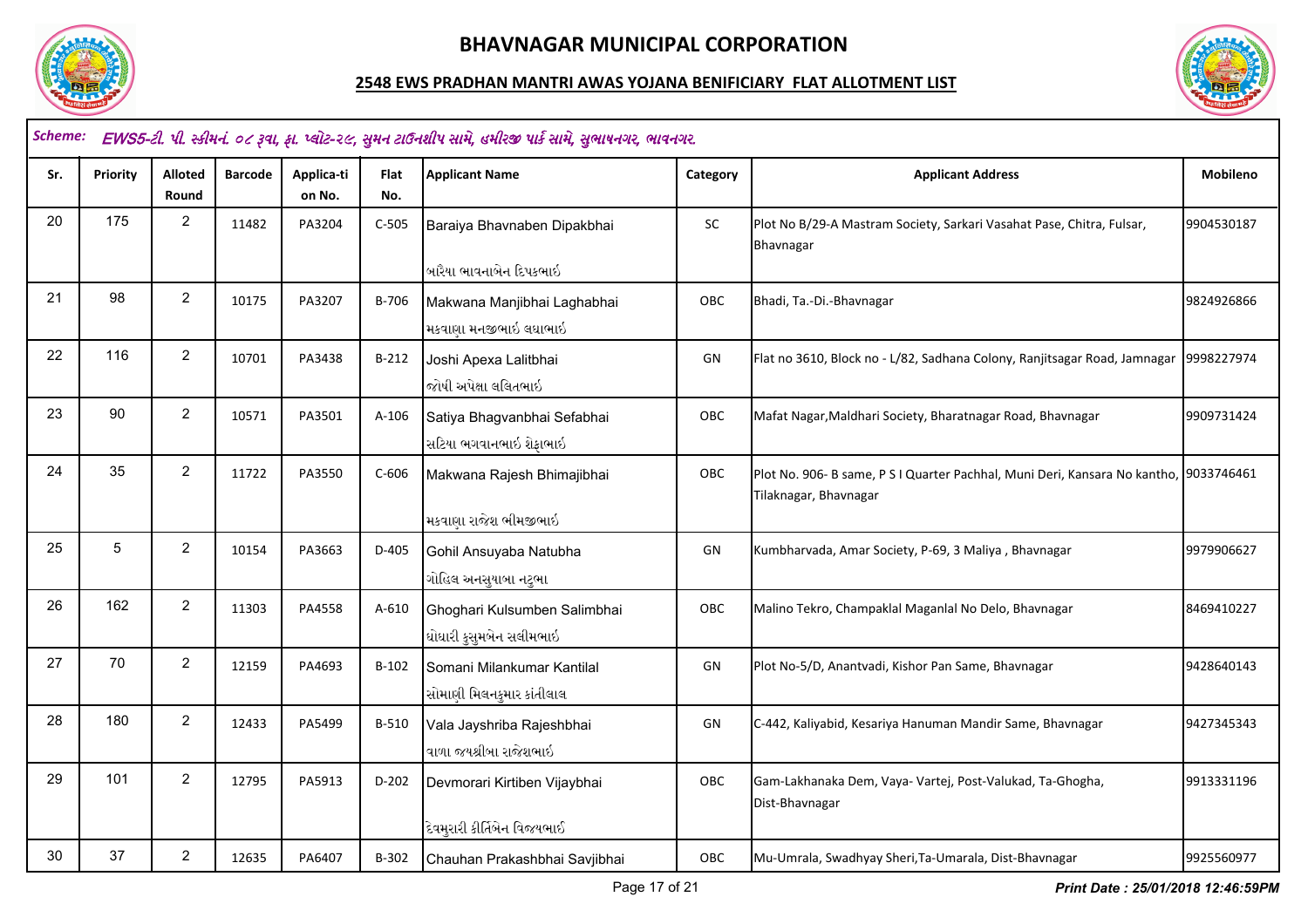

# **BHAVNAGAR MUNICIPAL CORPORATION**

### **2548 EWS PRADHAN MANTRI AWAS YOJANA BENIFICIARY FLAT ALLOTMENT LIST**



#### *Scheme:*  EWS5-ટી. પી. સ્કીમનં. ૦૮ રૂવા, ફા. પ્લોટ-૨૯, સુમન ટાઉનશીપ સામે, હમીરજી પાર્ક સામે, સુભાષનગર, ભાવનગર.

| Sr. | Priority | Alloted<br>Round | Barcode | Applica-ti<br>on No. | <b>Flat</b><br>No. | <b>Applicant Name</b>                           | Category | <b>Applicant Address</b>                             | Mobileno   |
|-----|----------|------------------|---------|----------------------|--------------------|-------------------------------------------------|----------|------------------------------------------------------|------------|
|     |          |                  |         |                      |                    | ચૌહાણ પ્રકાશભાઇ સવજીભાઇ                         |          |                                                      |            |
| -31 | 158      |                  | 12936   | PA7029               | B-403              | Gohel Vishal Kanaiyalal<br>ગોહેલ વિશાલ કનૈયાલાલ | SC       | Vadva Padar Devki Road, Mochi Mandir Pase, Bhavnagar | 9228425842 |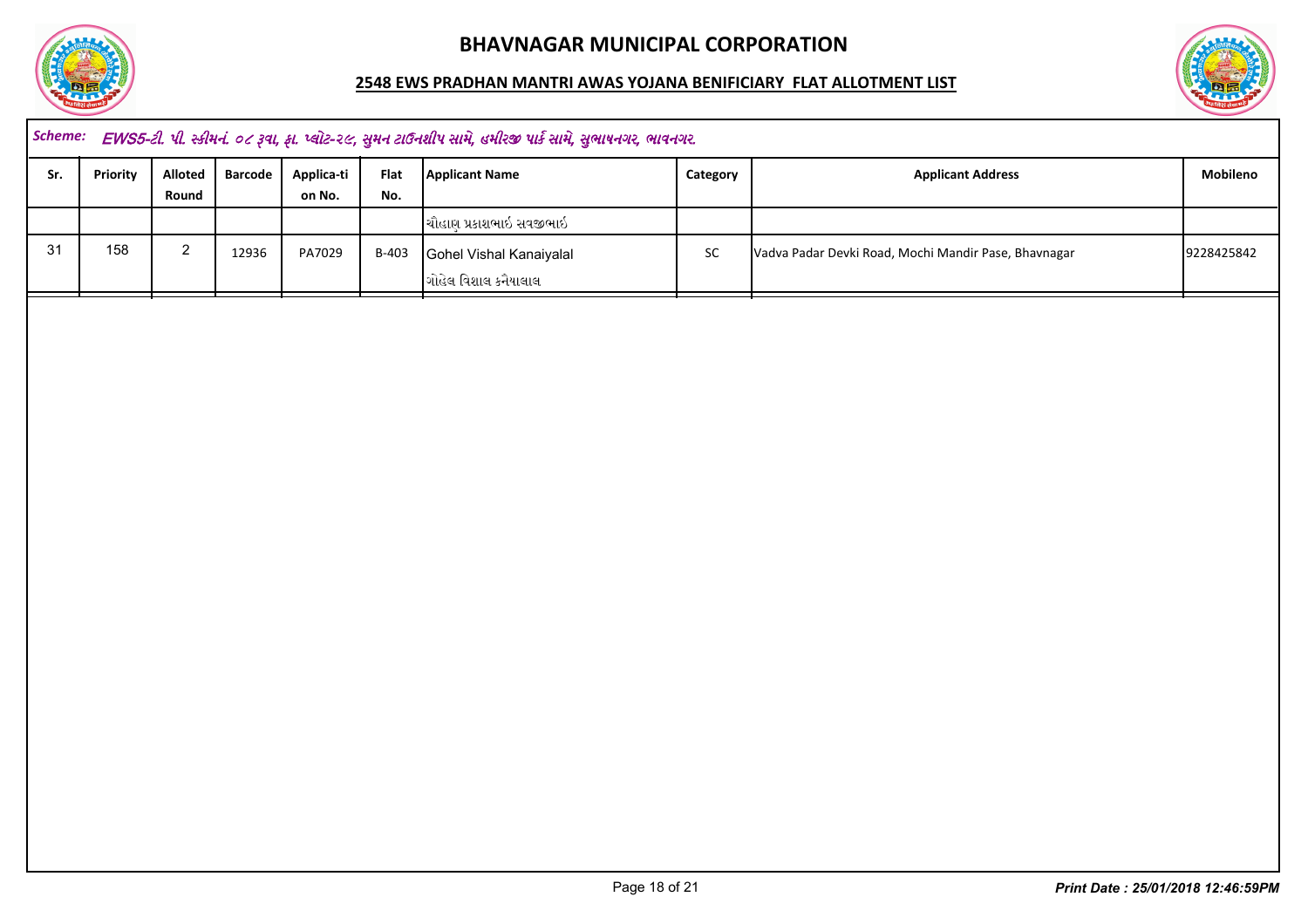



#### Barcode | Applica-ti | Flat |Applicant Name Category | Applicant Address Mobileno **No. Applica-ti on No.** *Scheme:*  **Sr.** EWS6-ટી. પી. સ્કીમનં. ૧૨ તરસમીયા, ફા. પ્લોટ-૪૬, મહાદેવનગરની સામે, ઘોઘા રોડ થી તરસમીયા રોડ તરફ, ભાવનગર. **Alloted Round Priority** 12443 E2OA000 0007 1 | 166 | 2 | 12443 | E2OA000 | E-207 | Upadhyay Raj Balvantray | GN | To.Palitana, Gayatrinagar, Gariyadhar Road, Palitana | 9428810334 ઉપાધ્યાય રાજ બલવંતરાય 13077 E2OA000 0085 2 | 57 | 2 | 13077 | E2OA000 | G-205 | Vadiya Dipakbhai Shantibhai | GN | Block No 5325 Hari Om Nagar Near Golden Tomorow School Bharatnagar | 9376368181 Bhavnagar વાડિયા દિપકભાઈ શાંતીભાઈ 11857 PA00308 E-108 Pandya Rakeshbhai GN Nandkishorbhai 3 142 2 11857 PA00308 E-108 Pandya Rakeshbhai 6N 338-C, Sheri No-6, Dairy Road, Vijayraj Nagar, Bhavnagar 9998052080 પંડયા રાકેશભાઇ નંદકિશોરભાઇ 4 | 59 | 2 | 10561 | PA00916 | G-103 | Der Pradipbhai Jethabhai | OBC | 133, Pachhim, Junu Dhangala, Ta:Liliya, Di: Amreli | 8154833001 દેર પ્રદિપભાઇ જેઠાભાઇ 11183 PA1328 F-406 Dhandhalya Mahasankarbhai GN **Shivshankarbhai** 5 4 | 2 | 11183 | PA1328 | F-406 | Dhandhalva Mahasankarbhai GN | Mu-Timana, Ta-Talaja, Dist-Bhavnagar | 9428990613 ધાંધલિયા મહાશંકરભાઇ શિવશંકરભાઇ 6 138 2 10454 PA1605 D-406 Vaghela Ajay Babubhai 0BC Plot No. C - 842, Virani Chowk Pase, Kaliyabid, Bhavnagar 9427202220 વાઘેલા અજય બાબુભાઇ 11598 PA1671 B-306 Pathak Ketanbhai GN Mahashankarbhai 7 40 2 11598 PA1671 B-306 Pathak Ketanbhai 6N GN Tilaknagar ,Plot No 18/B, Disposal Plant Same ,Tilaknagar, Bhavnagar 9824114247 પાઠક કેતનભાઈ મહાશંકરભાઈ 8 | 144 | 2 | 10827 | PA2028 | G-301 | Baraiya Mukeshbhai Veljibhai | OBC | Mu - Hathabh Bangla, Vaya- koliyak Dist - Bhavnagar | 9924910360 બારૈયા મકેશભાઇ વેલજીભાઇ 9 164 2 10828 PA2397 G-410 Makwana Hareshbhai Odhabhai 0BC Kharadi Vistar, At- Ambala, Ta - Sihor, Dist- Bhavnagar 9979957129 મકવાણા હરેશભાઇ ઓધાભાઇ 10 | 53 | 2 | 11762 | PA3767 | C-206 | Gohil Bharatbhai Shivabhai OBC | Gam-Kuda, Ta-Ghogha, Dist-Bhavnagar | 8238073028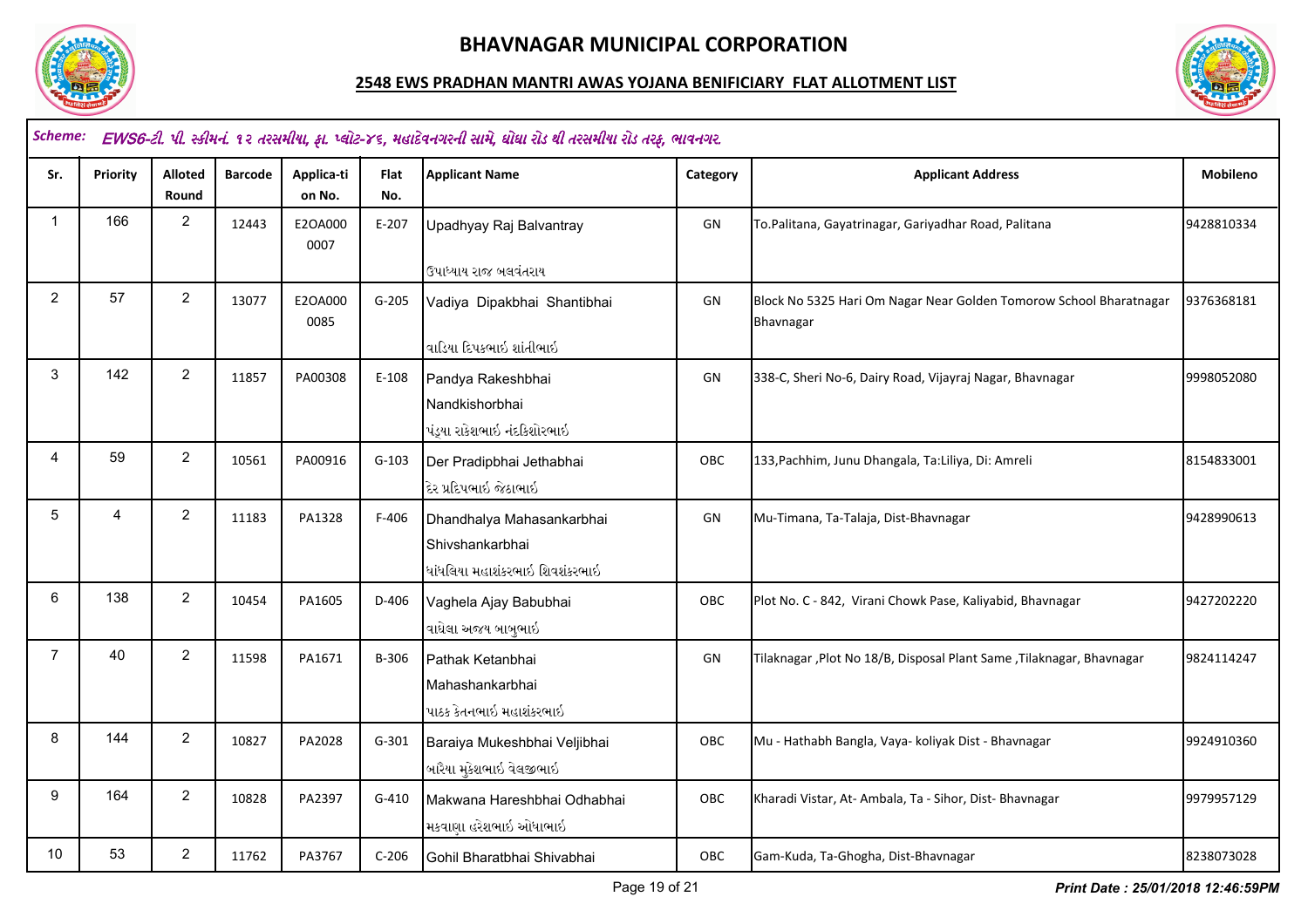



## Barcode | Applica-ti | Flat |Applicant Name Category | Applicant Address Mobileno **No. Applica-ti on No.** *Scheme:*  **Sr.** EWS6-ટી. પી. સ્કીમનં. ૧૨ તરસમીયા, ફા. પ્લોટ-૪૬, મહાદેવનગરની સામે, ઘોઘા રોડ થી તરસમીયા રોડ તરફ, ભાવનગર. **Alloted Round Priority** .<br>ગોહિલ ભરતભાઇ શિવાભાઇ 11 | 69 | 2 | 11763 | PA3966 | F-109 Gohil Polabhai Nodhabhai | OBC Gam-Kuda, Ta-Ghogha, Dist-Bhavnagar | 9510565484 ગોહિલ પોલાભાઇ નોધાભાઇ 12 | 136 | 2 | 11324 | PA4358 | C-305 | Shahu Sanjaykumar Ratilal GN | Plot No 450/B, Virani Circle, Sardar Patel School Road, Kaliyabid, Bhavnagar 9724258189 શાહુ સંજયકુમાર રતિલાલ 12351 PA5076 E-210 Shree Pathak Nishant GN Labhshankar 13 | 12 | 2 | 12351 | PA5076 | E-210 | Shree Pathak Nishant | GN | 8/B, Laxminarayan Society, Panchvati Chowk, Subhashnagar, Bhavnagar | 9427337139 શ્રીપાઠક નિશાંત લાભશંકર 14 | 108 | 2 | 12731 | PA5642 | E-110 | Sheikh Tosif Mahamadbhai | OBC | Block No. 17, Room No. 7244, Kailasnagar, Bharatnagar, Bhavnagar | 9724747430 શિખ તોસીફ મહમદભાઈ 15 | 119 | 2 | 12656 | PA6013 | G-405 | Vyas Jaydevbhai Trambaklal MGN | GN | Plot No 117, Shreenathjinagar Vibhag-2, Bharatnagar, Bhavnagar | 9427469998 વ્યાસ જયદેવભાઇ ત્રમ્બકલાલ 16 | 85 | 2 | 12698 | PA6139 | G-401 | Trivedi Nayanaben Pravinbhai | GN | Sagwadi, 391/244, Kaliyabid, Bhavnagar | 9924417218 ત્રિવેદી નયનાબેન પ્રવીણભાઈ 17 97 | 2 | 12828 | PA6820 | G-302 | Parmar Vijaysinh Bhupatsang | GN | 145, Madhavanad Society, Chitra, Sidsar Road, Bhavnagar | 9904604990 પરમાર વિજયસિંહ ભુપતસંગ 18 | 146 | 2 | 12817 | PA6870 | B-311 |Jadeja Dilipsinh Babubha | GN |Bharatnagar, 3 Number Bus Stand Same, Juna 3-Maliya, Shivnagar, Block | 7567399294 No12/B, Room No 2260, Bhavnagar જાડેજા દિલીપસિંહ બાબુભા